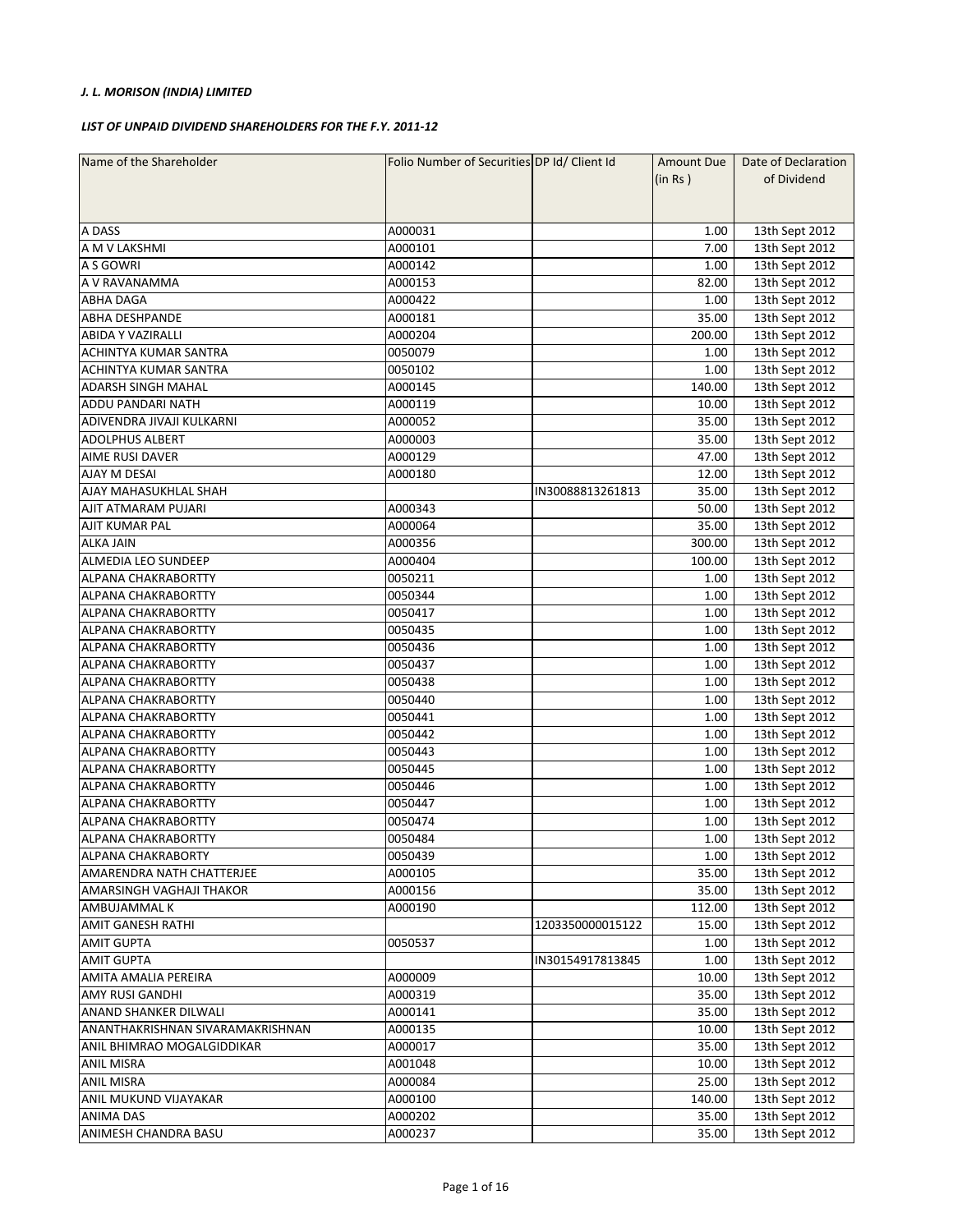| Name of the Shareholder        | Folio Number of Securities DP Id/ Client Id |                  | Amount Due | Date of Declaration |
|--------------------------------|---------------------------------------------|------------------|------------|---------------------|
|                                |                                             |                  | (in Rs)    | of Dividend         |
|                                |                                             |                  |            |                     |
|                                |                                             |                  |            |                     |
| ANJANA DEVI JAIN               | A000260                                     |                  | 1.00       | 13th Sept 2012      |
| ANJNA DEVI JAIN                | A000036                                     |                  | 25.00      | 13th Sept 2012      |
|                                | A000302                                     |                  |            |                     |
| <b>ANJU DHAUL</b>              |                                             |                  | 70.00      | 13th Sept 2012      |
| <b>APARNA PATRA</b>            |                                             | 1203000000003386 | 5.00       | 13th Sept 2012      |
| <b>ARATI MUKHERJEE</b>         | A000082                                     |                  | 35.00      | 13th Sept 2012      |
| <b>ARCHANA MUKHERJEE</b>       | 0050138                                     |                  | 1.00       | 13th Sept 2012      |
| <b>ARUN BEWOOR</b>             | A000011                                     |                  | 70.00      | 13th Sept 2012      |
| <b>ARUN BHUSAN MUKHERJEE</b>   | A000291                                     |                  | 15.00      | 13th Sept 2012      |
| ARUN NAGINDAS SHAH             | A000112                                     |                  | 35.00      | 13th Sept 2012      |
| ARUNA G DAGA                   | 0050019                                     |                  | 2.00       | 13th Sept 2012      |
| ARUNA G DAGA                   | 0050023                                     |                  | 2.00       | 13th Sept 2012      |
| ARUNA G DAGA                   | 0050030                                     |                  | 2.00       | 13th Sept 2012      |
| ARUNA G DAGA                   | 0050035                                     |                  | 2.00       | 13th Sept 2012      |
| <b>ARUNA G DAGA</b>            | 0050061                                     |                  | 2.00       | 13th Sept 2012      |
| <b>ARUNA G DAGA</b>            | 0050063                                     |                  | 2.00       | 13th Sept 2012      |
| ARUNA G DAGA                   | 0050064                                     |                  | 2.00       | 13th Sept 2012      |
| ARUNA G DAGA                   | 0050075                                     |                  | 2.00       |                     |
|                                |                                             |                  |            | 13th Sept 2012      |
| ARUNA G DAGA                   | 0050164                                     |                  | 2.00       | 13th Sept 2012      |
| ARUNA G DAGA                   | 0050166                                     |                  | 2.00       | 13th Sept 2012      |
| ARUNA G DAGA                   | 0050216                                     |                  | 1.00       | 13th Sept 2012      |
| <b>ARUNA G DAGA</b>            | 0050217                                     |                  | 2.00       | 13th Sept 2012      |
| ARUNA G DAGA                   | 0050219                                     |                  | 1.00       | 13th Sept 2012      |
| ARUNA G DAGA                   | 0050229                                     |                  | 1.00       | 13th Sept 2012      |
| ARUNA G DAGA                   | 0050233                                     |                  | 1.00       | 13th Sept 2012      |
| ARUNA G DAGA                   | 0050239                                     |                  | 2.00       | 13th Sept 2012      |
| ARUNA G DAGA                   | A000272                                     |                  | 1.00       | 13th Sept 2012      |
| ARUNA G DAGA                   | A000416                                     |                  | 1.00       | 13th Sept 2012      |
| ARUNA G DAGA                   | A001010                                     |                  | 2.00       | 13th Sept 2012      |
| ARUNA G DAGA                   | A001016                                     |                  | 5.00       | 13th Sept 2012      |
| ARUNA G DAGGA                  | 0050146                                     |                  | 2.00       | 13th Sept 2012      |
|                                |                                             |                  |            |                     |
| ARUNA KULKARNI                 | A000287                                     |                  | 50.00      | 13th Sept 2012      |
| ARUP KUMAR DAS                 | 0050145                                     |                  | 1.00       | 13th Sept 2012      |
| ARUP KUMAR PAUL                |                                             | IN30125028336633 | 3.00       | 13th Sept 2012      |
| <b>ARVIND C AJMERA</b>         | A000022                                     |                  | 56.00      | 13th Sept 2012      |
| <b>ASHIS BANDHU GUHA</b>       | A000423                                     |                  | 1.00       | 13th Sept 2012      |
| <b>ASHOK KUMAR PURI</b>        | A000413                                     |                  | 50.00      | 13th Sept 2012      |
| <b>ASHUTOSH D MAYEKAR</b>      | A000358                                     |                  | 50.00      | 13th Sept 2012      |
| ASOKE CHANDRA BANERJEE         | A000024                                     |                  | 35.00      | 13th Sept 2012      |
| <b>ATISH KUMAR SEN</b>         | A000184                                     |                  | 10.00      | 13th Sept 2012      |
| <b>AUGUSTO JOAQUIM PEREIRA</b> | A000053                                     |                  | 35.00      | 13th Sept 2012      |
| <b>AVELINE LOUIS GOMES</b>     | A000074                                     |                  | 14.00      | 13th Sept 2012      |
| <b>B A VATHSALA</b>            | B000119                                     |                  | 2.00       | 13th Sept 2012      |
| <b>B GANAPPA SHETTIGAR</b>     | B000033                                     |                  | 35.00      | 13th Sept 2012      |
| <b>B M CHOWDA REDDY</b>        |                                             | IN30135620083682 | 10.00      | 13th Sept 2012      |
|                                |                                             |                  |            | 13th Sept 2012      |
| <b>B RATNAKAR</b>              | B000075                                     |                  | 47.00      |                     |
| <b>B S ANANDA</b>              | B000121                                     |                  | 4.00       | 13th Sept 2012      |
| <b>B S KANAKA LAKSHMAMMA</b>   | B000101                                     |                  | 1.00       | 13th Sept 2012      |
| <b>B S RAJENDRA</b>            | B000106                                     |                  | 1.00       | 13th Sept 2012      |
| <b>B S SHOBHA RANI</b>         | B000108                                     |                  | 1.00       | 13th Sept 2012      |
| <b>B SARASWATHY</b>            | B000088                                     |                  | 35.00      | 13th Sept 2012      |
| <b>BAGANLAL PERIWAL</b>        |                                             | IN30220110316947 | 20.00      | 13th Sept 2012      |
| BALIRAM SHIVRAM MAHAJAN        |                                             | 1201750400000691 | 35.00      | 13th Sept 2012      |
| <b>BANDANA GOSWAMI</b>         | B000247                                     |                  | 2.00       | 13th Sept 2012      |
| <b>BANDANA GOSWAMI</b>         | B000248                                     |                  | 2.00       | 13th Sept 2012      |
| <b>BANDI SURENDER NAIDU</b>    | B000102                                     |                  | 105.00     | 13th Sept 2012      |
| <b>BARBARA FARIA</b>           | B000029                                     |                  | 25.00      | 13th Sept 2012      |
|                                |                                             |                  |            |                     |
| <b>BARIN DAS GUPTA</b>         | B000022                                     |                  | 35.00      | 13th Sept 2012      |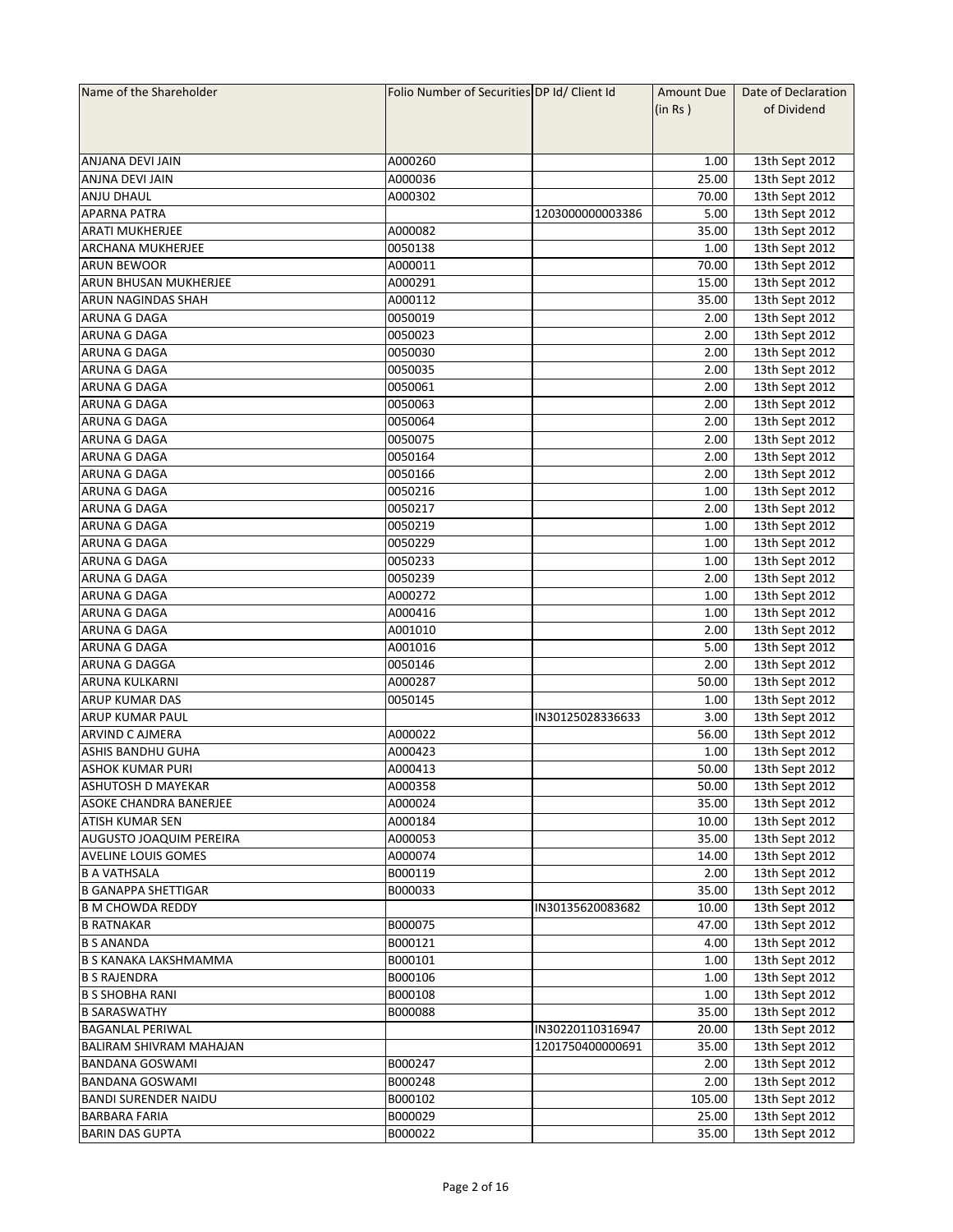| Name of the Shareholder                       | Folio Number of Securities DP Id/ Client Id |                  | <b>Amount Due</b> | Date of Declaration |
|-----------------------------------------------|---------------------------------------------|------------------|-------------------|---------------------|
|                                               |                                             |                  | (in Rs )          | of Dividend         |
|                                               |                                             |                  |                   |                     |
|                                               |                                             |                  |                   |                     |
| <b>BASANT KUMAR MITRA</b>                     | B000046                                     |                  | 70.00             | 13th Sept 2012      |
| <b>BASRUR VENKATESH BHANDARY</b>              | B000111                                     |                  | 84.00             | 13th Sept 2012      |
| <b>BELAGUR RANGANATH</b>                      | B000076                                     |                  | 10.00             | 13th Sept 2012      |
| <b>BERNADETTE DCUNHA</b>                      | B000157                                     |                  | 119.00            | 13th Sept 2012      |
| BEZWADA SREENIVASA RAO                        | B000107                                     |                  | 35.00             | 13th Sept 2012      |
| <b>BHABANI PROSAD BHATTACHARJEE</b>           |                                             | IN30036021453242 | 5.00              | 13th Sept 2012      |
| <b>BHAGWANDAS RAMCHAND</b>                    | B000074                                     |                  | 100.00            | 13th Sept 2012      |
| <b>BHAGWANDAS RATANSEY JERAJANI</b>           | B000081                                     |                  | 25.00             | 13th Sept 2012      |
| <b>BHAGWAT PRASAD GUPTA</b>                   |                                             | IN30112716972624 | 50.00             | 13th Sept 2012      |
| <b>BHANU NANALAL MEHTA</b>                    |                                             | IN30009510446427 | 70.00             | 13th Sept 2012      |
| BHARATBHAI LAKHMANBHAI ITALIYA                |                                             | 1201120200022693 | 27.00             | 13th Sept 2012      |
| <b>BHARTI RAMNIKLAL SHAH</b>                  | B000084                                     |                  | 35.00             | 13th Sept 2012      |
| <b>BHASKAR ADIGA</b>                          | B000143                                     |                  | 4.00              | 13th Sept 2012      |
| <b>BHAVESH THAKARSHI THAKKAR</b>              |                                             | 1201580000030854 | 40.00             | 13th Sept 2012      |
| <b>BHAVNA BALUBHAI</b>                        | B000009                                     |                  | 20.00             | 13th Sept 2012      |
| <b>BHESANIA MAYUR JAYANTILAL</b>              |                                             | IN30097410519584 | 1.00              | 13th Sept 2012      |
| <b>BHIKHUBHAI NATHUBHAI DESAI</b>             | B000059                                     |                  | 104.00            |                     |
|                                               |                                             |                  |                   | 13th Sept 2012      |
| <b>BHIM SEN MITTAL</b>                        | B000099                                     |                  | 20.00             | 13th Sept 2012      |
| <b>BHOLANATH ARORA</b>                        | B000001                                     |                  | 154.00            | 13th Sept 2012      |
| <b>BHOLANATH RAMKRISHNA ARTE</b>              | B000078                                     |                  | 35.00             | 13th Sept 2012      |
| <b>BHUBANESWAR STOCK EXCH ASSOCIATION LTD</b> | B000188                                     |                  | 20.00             | 13th Sept 2012      |
| <b>BHUJANGARAO BALAJIRAO</b>                  | B000013                                     |                  | 35.00             | 13th Sept 2012      |
| <b>BHUP NARAYAN PRASAD</b>                    | B000061                                     |                  | 70.00             | 13th Sept 2012      |
| <b>BIDYUT KUMAR GHOSH</b>                     | 0050194                                     |                  | 1.00              | 13th Sept 2012      |
| <b>BIDYUT KUMAR GHOSH</b>                     | 0050195                                     |                  | 1.00              | 13th Sept 2012      |
| <b>BIDYUT KUMAR GHOSH</b>                     | 0050196                                     |                  | 1.00              | 13th Sept 2012      |
| <b>BIDYUT KUMAR GHOSH</b>                     | 0050197                                     |                  | 1.00              | 13th Sept 2012      |
| <b>BIDYUT KUMAR GHOSH</b>                     | 0050198                                     |                  | 1.00              | 13th Sept 2012      |
| <b>BIDYUT KUMAR GHOSH</b>                     | 0050206                                     |                  | 1.00              | 13th Sept 2012      |
| <b>BIDYUT KUMAR GHOSH</b>                     | 0050265                                     |                  | 1.00              | 13th Sept 2012      |
| <b>BIDYUT KUMAR GHOSH</b>                     | 0050266                                     |                  | 1.00              | 13th Sept 2012      |
| <b>BIDYUT KUMAR GHOSH</b>                     | 0050267                                     |                  | 1.00              | 13th Sept 2012      |
| <b>BIDYUT KUMAR GHOSH</b>                     | 0050268                                     |                  | 1.00              | 13th Sept 2012      |
| <b>BIDYUT KUMAR GHOSH</b>                     | 0050269                                     |                  | 1.00              | 13th Sept 2012      |
| <b>BIDYUT KUMAR GHOSH</b>                     | 0050270                                     |                  | 1.00              | 13th Sept 2012      |
| <b>BIDYUT KUMAR GHOSH</b>                     | 0050271                                     |                  | 1.00              | 13th Sept 2012      |
| <b>BIDYUT KUMAR GHOSH</b>                     | 0050298                                     |                  | 1.00              | 13th Sept 2012      |
| <b>BIDYUT KUMAR GHOSH</b>                     | 0050299                                     |                  | 1.00              | 13th Sept 2012      |
| <b>BIDYUT KUMAR GHOSH</b>                     | 0050300                                     |                  | 1.00              | 13th Sept 2012      |
| <b>BIDYUT KUMAR GHOSH</b>                     | 0050301                                     |                  | 1.00              | 13th Sept 2012      |
| <b>BIDYUT KUMAR GHOSH</b>                     | 0050302                                     |                  | 1.00              | 13th Sept 2012      |
| <b>BIDYUT KUMAR GHOSH</b>                     | 0050303                                     |                  | 1.00              | 13th Sept 2012      |
| <b>BIDYUT KUMAR GHOSH</b>                     | 0050304                                     |                  | 1.00              | 13th Sept 2012      |
| <b>BIDYUT KUMAR GHOSH</b>                     | 0050465                                     |                  | 1.00              | 13th Sept 2012      |
| <b>BIDYUT KUMAR GHOSH</b>                     | 0050469                                     |                  | 1.00              | 13th Sept 2012      |
| <b>BIDYUT KUMAR GHOSH</b>                     | 0050470                                     |                  | 1.00              | 13th Sept 2012      |
| <b>BIDYUT KUMAR GHOSH</b>                     | 0050471                                     |                  | 1.00              | 13th Sept 2012      |
| <b>BIDYUT KUMAR GHOSH</b>                     | 0050472                                     |                  | 1.00              | 13th Sept 2012      |
| <b>BIDYUT KUMAR GHOSH</b>                     | 0050473                                     |                  | 1.00              | 13th Sept 2012      |
| <b>BIDYUT KUMAR GHOSH</b>                     | 0050475                                     |                  | 1.00              | 13th Sept 2012      |
| <b>BIDYUT KUMAR GHOSH</b>                     | 0050476                                     |                  | 1.00              | 13th Sept 2012      |
| <b>BIDYUT KUMAR GHOSH</b>                     | 0050477                                     |                  | 1.00              | 13th Sept 2012      |
| <b>BIDYUT KUMAR GHOSH</b>                     | 0050478                                     |                  | 1.00              | 13th Sept 2012      |
| <b>BIDYUT KUMAR GHOSH</b>                     | 0050479                                     |                  | 1.00              | 13th Sept 2012      |
| <b>BIDYUT KUMAR GHOSH</b>                     | 0050480                                     |                  | 1.00              |                     |
|                                               |                                             |                  |                   | 13th Sept 2012      |
| <b>BIDYUT KUMAR GHOSH</b>                     | 0050481                                     |                  | 1.00              | 13th Sept 2012      |
| <b>BIDYUT KUMAR GHOSH</b>                     | 0050482                                     |                  | 1.00              | 13th Sept 2012      |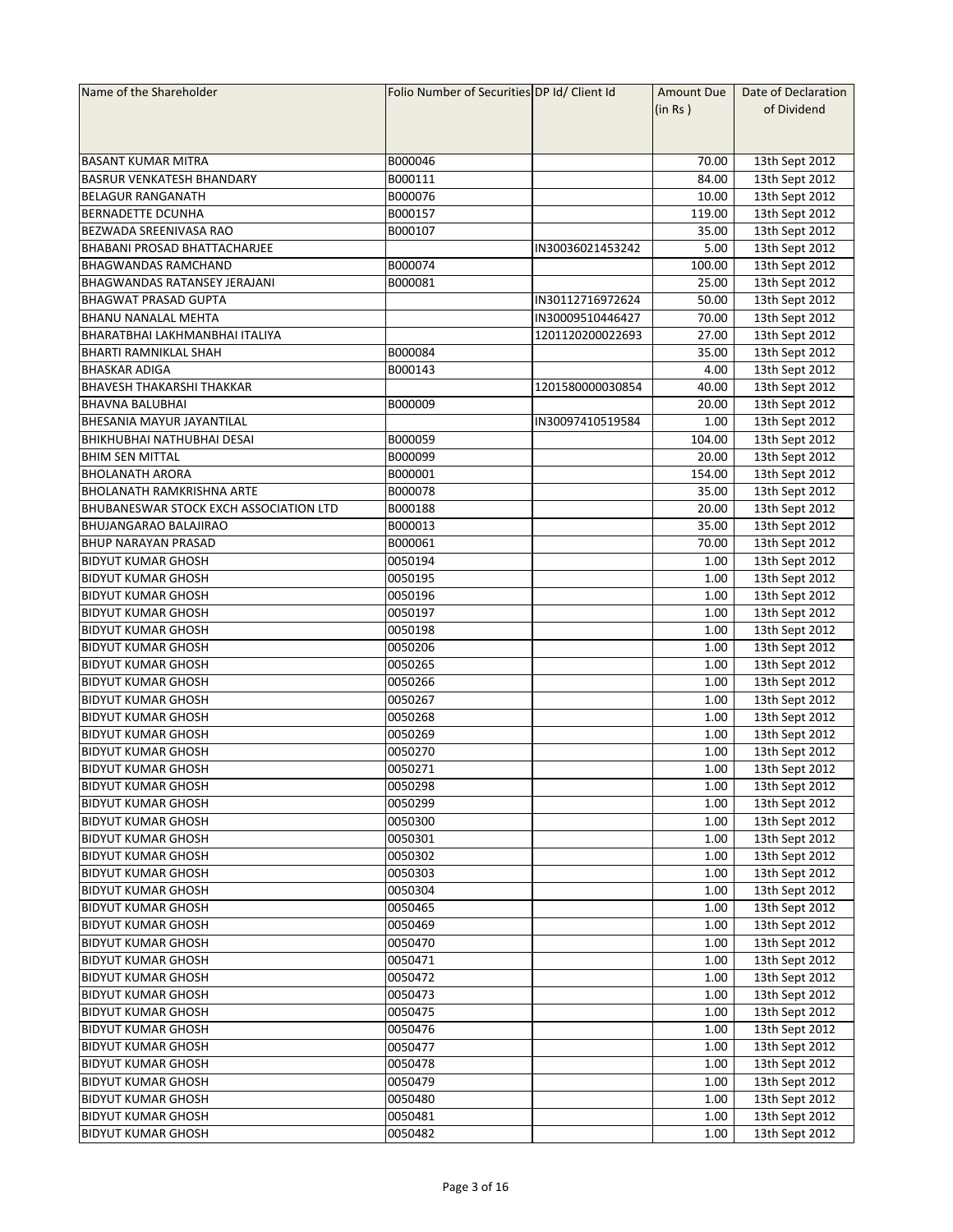| Name of the Shareholder                 | Folio Number of Securities DP Id/ Client Id |                  | Amount Due    | Date of Declaration |
|-----------------------------------------|---------------------------------------------|------------------|---------------|---------------------|
|                                         |                                             |                  | (in Rs)       | of Dividend         |
|                                         |                                             |                  |               |                     |
|                                         |                                             |                  |               |                     |
| <b>BIDYUT KUMAR GHOSH</b>               | 0050483                                     |                  | 1.00          | 13th Sept 2012      |
| <b>BIPINCHANDRA SHANTARAM JOSHI</b>     | B000095                                     |                  | 25.00         | 13th Sept 2012      |
| <b>BISHNU KANTA MAHESHWARI</b>          | 0050518                                     |                  | 1.00          | 13th Sept 2012      |
| <b>BISHWANATH CHATTERJEE</b>            | B000015                                     |                  | 35.00         | 13th Sept 2012      |
| <b>BISWAJIT CHAKRABORTY</b>             |                                             | IN30036010209700 | 10.00         | 13th Sept 2012      |
| <b>BISWAJIT SARKAR</b>                  |                                             | 1203000000230671 | 25.00         | 13th Sept 2012      |
| <b>BISWANATH GHOSH</b>                  | 0050280                                     |                  | 1.00          | 13th Sept 2012      |
| <b>BISWANATH GHOSH</b>                  | 0050281                                     |                  | 1.00          | 13th Sept 2012      |
| <b>BISWANATH GHOSH</b>                  | 0050282                                     |                  | 1.00          | 13th Sept 2012      |
| <b>BISWANATH GHOSH</b>                  | 0050283                                     |                  | 1.00          | 13th Sept 2012      |
| <b>BISWANATH GHOSH</b>                  | 0050284                                     |                  | 1.00          | 13th Sept 2012      |
| <b>BISWANATH GHOSH</b>                  | 0050285                                     |                  | 1.00          |                     |
| <b>BISWANATH GHOSH</b>                  | 0050286                                     |                  | 1.00          | 13th Sept 2012      |
| <b>BISWANATH GHOSH</b>                  |                                             |                  |               | 13th Sept 2012      |
|                                         | 0050287                                     |                  | 1.00          | 13th Sept 2012      |
| <b>BISWANATH GHOSH</b>                  | 0050288                                     |                  | 1.00          | 13th Sept 2012      |
| <b>BISWANATH GHOSH</b>                  | 0050289                                     |                  | 1.00          | 13th Sept 2012      |
| BISWANATH GHOSH                         | 0050452                                     |                  | 1.00          | 13th Sept 2012      |
| <b>BISWANATH GHOSH</b>                  | 0050453                                     |                  | 1.00          | 13th Sept 2012      |
| <b>BISWANATH GHOSH</b>                  | 0050454                                     |                  | 1.00          | 13th Sept 2012      |
| <b>BISWANATH GHOSH</b>                  | 0050455                                     |                  | 1.00          | 13th Sept 2012      |
| <b>BISWANATH GHOSH</b>                  | 0050456                                     |                  | 1.00          | 13th Sept 2012      |
| <b>BISWANATH GHOSH</b>                  | 0050457                                     |                  | 1.00          | 13th Sept 2012      |
| <b>BISWANATH GHOSH</b>                  | 0050458                                     |                  | 1.00          | 13th Sept 2012      |
| <b>BISWANATH GHOSH</b>                  | 0050459                                     |                  | 1.00          | 13th Sept 2012      |
| <b>BISWANATH GHOSH</b>                  | 0050460                                     |                  | 1.00          | 13th Sept 2012      |
| <b>BISWANATH GHOSH</b>                  | 0050466                                     |                  | 1.00          | 13th Sept 2012      |
| <b>BISWANATH GHOSH</b>                  | 0050467                                     |                  | 1.00          | 13th Sept 2012      |
| <b>BISWANATH GHOSH</b>                  | 0050468                                     |                  | 1.00          | 13th Sept 2012      |
| <b>BISWANATH GHOSH</b>                  | 0050571                                     |                  | 1.00          | 13th Sept 2012      |
| <b>BISWANATH GHOSH</b>                  | 0050572                                     |                  | 1.00          | 13th Sept 2012      |
| <b>BISWANATH GHOSH</b>                  | 0050573                                     |                  | 1.00          | 13th Sept 2012      |
| <b>BISWANATH GHOSH</b>                  | 0050574                                     |                  | 1.00          | 13th Sept 2012      |
| <b>BISWANATH GHOSH</b>                  | 0050575                                     |                  | 1.00          | 13th Sept 2012      |
| <b>BISWANATH GHOSH</b>                  | 0050577                                     |                  | 1.00          | 13th Sept 2012      |
| <b>BISWANATH GHOSH</b>                  | 0050578                                     |                  | 1.00          | 13th Sept 2012      |
| <b>BISWANATH GHOSH</b>                  | 0050579                                     |                  | 1.00          | 13th Sept 2012      |
| <b>BISWANATH GHOSH</b>                  | 0050580                                     |                  | 1.00          | 13th Sept 2012      |
| <b>BOLLAPRAGADA SURYANARAYANAMURTHY</b> | B000090                                     |                  | 35.00         | 13th Sept 2012      |
| C H MEENAKSHI                           | C000015                                     |                  | 20.00         | 13th Sept 2012      |
| C NAGARATNAMMA                          | C000101                                     |                  | 35.00         | 13th Sept 2012      |
| C P VISWANATHAN                         | C000049                                     |                  | 35.00         | 13th Sept 2012      |
| C R PRATAP CHANDRAKUMAR                 | C000053                                     |                  | 14.00         | 13th Sept 2012      |
| C S SRINIVASA RAO                       | C000063                                     |                  | 14.00         | 13th Sept 2012      |
| C S SUNDRAMMA                           | C000103                                     |                  | 2.00          | 13th Sept 2012      |
|                                         |                                             |                  |               |                     |
| C V RAMESHA CHANDRA                     | C000069<br>C000011                          |                  | 9.00<br>70.00 | 13th Sept 2012      |
| <b>CAJETAN FRANCIS FERNANDES</b>        |                                             |                  |               | 13th Sept 2012      |
| <b>CECIL NORONHA</b>                    | C000148                                     |                  | 50.00         | 13th Sept 2012      |
| CENTBANK FINANCIAL SERVICES LIMITED     |                                             | IN30009510579786 | 890.00        | 13th Sept 2012      |
| <b>CHAKRAPANI MENON</b>                 | C000117                                     |                  | 24.00         | 13th Sept 2012      |
| CHAMAN LAL SHARMA                       | C000030                                     |                  | 35.00         | 13th Sept 2012      |
| CHANDRA JAYANTILAL SHAH                 | C000022                                     |                  | 25.00         | 13th Sept 2012      |
| <b>CHANDRA KALA DAGA</b>                | 0050045                                     |                  | 2.00          | 13th Sept 2012      |
| CHANDRA KALA DAGA                       | C000115                                     |                  | 1.00          | 13th Sept 2012      |
| <b>CHANDRA SHEKAR BISAL</b>             | C000058                                     |                  | 35.00         | 13th Sept 2012      |
| CHANDRA VISWANATHAN                     | C000067                                     |                  | 35.00         | 13th Sept 2012      |
| CHANDRA KALA DAGA                       | C000161                                     |                  | 1.00          | 13th Sept 2012      |
| <b>CHANDRAVATI GATTANI</b>              | 0050144                                     |                  | 1.00          | 13th Sept 2012      |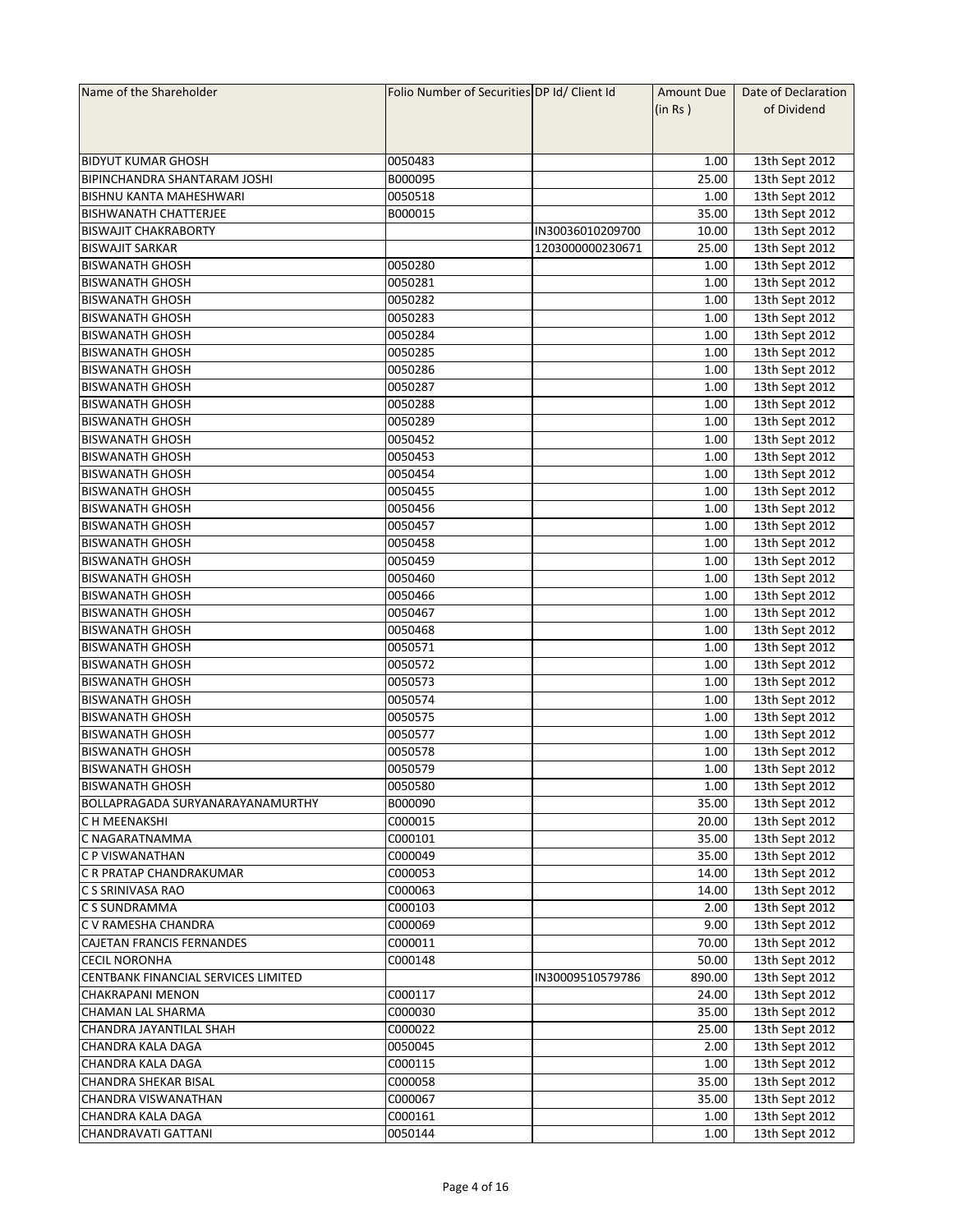| Name of the Shareholder                  | Folio Number of Securities DP Id/ Client Id |                  | Amount Due | Date of Declaration |
|------------------------------------------|---------------------------------------------|------------------|------------|---------------------|
|                                          |                                             |                  | (in Rs)    | of Dividend         |
|                                          |                                             |                  |            |                     |
|                                          |                                             |                  |            |                     |
| <b>CHANDRAVATI GATTANI</b>               |                                             | IN30044110743044 | 1.00       | 13th Sept 2012      |
| <b>CHANDUBHAI PATEL</b>                  | C000040                                     |                  | 140.00     | 13th Sept 2012      |
| <b>CHANPA GUHA</b>                       |                                             | IN30125010134400 | 10.00      | 13th Sept 2012      |
| CHENJI PADMANABHARAO KRISHNA MURTHY      | C000042                                     |                  | 10.00      | 13th Sept 2012      |
| <b>CHETAN ANAND</b>                      | C000002                                     |                  | 35.00      | 13th Sept 2012      |
| CHETNA HARSHAD MEHTA                     | C000016                                     |                  | 20.00      | 13th Sept 2012      |
| CHIKKANNAIAH HANUMANTHA RAO              | C000018                                     |                  | 35.00      | 13th Sept 2012      |
| CHIVAKLA VENKATA SIVARAMA SARMA          | C000020                                     |                  |            |                     |
|                                          | C000021                                     |                  | 35.00      | 13th Sept 2012      |
| <b>CLARENCE IRWIN PEREIRA</b>            |                                             |                  | 35.00      | 13th Sept 2012      |
| COMMISSIONER OF INCOME TAX CITY 5 MUMBAI |                                             | IN30036010065463 | 25.00      | 13th Sept 2012      |
| CREDIT CAPITAL INVESTMENT TRUST CO LTD   | C000123                                     |                  | 100.00     | 13th Sept 2012      |
| <b>D B UMA DEVI</b>                      | D000254                                     |                  | 35.00      | 13th Sept 2012      |
| DAKSHESH BHASKARRAY VYAS                 | D000229                                     |                  | 50.00      | 13th Sept 2012      |
| DAWA DOMA KHYMSAR                        | D000140                                     |                  | 100.00     | 13th Sept 2012      |
| <b>DEBASHISH PAN</b>                     | D001014                                     |                  | 1.00       | 13th Sept 2012      |
| <b>DEBASISH PAN</b>                      | 0050104                                     |                  | 1.00       | 13th Sept 2012      |
| <b>DEBASISH PAN</b>                      | 0050105                                     |                  | 1.00       | 13th Sept 2012      |
| <b>DEBASISH PAN</b>                      | 0050106                                     |                  | 1.00       | 13th Sept 2012      |
| <b>DEBASISH PAN</b>                      | 0050107                                     |                  | 1.00       | 13th Sept 2012      |
| <b>DEBASISH PAN</b>                      | 0050108                                     |                  | 1.00       | 13th Sept 2012      |
| <b>DEBASISH PAN</b>                      | 0050109                                     |                  | 1.00       | 13th Sept 2012      |
| <b>DEBASISH PAN</b>                      | 0050177                                     |                  | 1.00       | 13th Sept 2012      |
| <b>DEBASISH PAN</b>                      | 0050178                                     |                  | 1.00       | 13th Sept 2012      |
| <b>DEBASISH PAN</b>                      | 0050179                                     |                  | 1.00       | 13th Sept 2012      |
| <b>DEBASISH PAN</b>                      | 0050180                                     |                  | 1.00       | 13th Sept 2012      |
| <b>DEBASISH PAN</b>                      | 0050182                                     |                  | 1.00       | 13th Sept 2012      |
| <b>DEBASISH PAN</b>                      | 0050183                                     |                  | 1.00       | 13th Sept 2012      |
| <b>DEBASISH PAN</b>                      | 0050184                                     |                  | 1.00       | 13th Sept 2012      |
| <b>DEBASISH PAN</b>                      | 0050185                                     |                  | 1.00       | 13th Sept 2012      |
| <b>DEBASISH PAN</b>                      | 0050199                                     |                  | 1.00       | 13th Sept 2012      |
|                                          |                                             |                  |            |                     |
| <b>DEBASISH PAN</b>                      | 0050200                                     |                  | 1.00       | 13th Sept 2012      |
| <b>DEBASISH PAN</b>                      | 0050201                                     |                  | 1.00       | 13th Sept 2012      |
| <b>DEBASISH PAN</b>                      | 0050202                                     |                  | 1.00       | 13th Sept 2012      |
| <b>DEBASISH PAN</b>                      | D001012                                     |                  | 1.00       | 13th Sept 2012      |
| <b>DEEPAK AMRUTLAL SHAH</b>              | D000151                                     |                  | 12.00      | 13th Sept 2012      |
| <b>DEEPAK SOMKANT KARNIK</b>             | D000101                                     |                  | 20.00      | 13th Sept 2012      |
| DEVANASETTY NAGESWARA RAO                | D000072                                     |                  | 35.00      | 13th Sept 2012      |
| DEVENDRA MEHTA                           | 0050392                                     |                  | 2.00       | 13th Sept 2012      |
| DEVIPRAKASH PARASHURAM THAKAR            | D000083                                     |                  | 14.00      | 13th Sept 2012      |
| DEVULAPALLI SANYASI PRASAD               | D000105                                     |                  | 50.00      | 13th Sept 2012      |
| DHANJISHA DARABSHA WADIA                 | D000026                                     |                  | 35.00      | 13th Sept 2012      |
| DHANRAJ CHOPRA                           | D000200                                     |                  | 50.00      | 13th Sept 2012      |
| DHARAM PAL CHADHA                        | D000079                                     |                  | 35.00      | 13th Sept 2012      |
| <b>DHARMESH DESAI</b>                    | D000219                                     |                  | 20.00      | 13th Sept 2012      |
| <b>DHARMUDHAR SHAHU</b>                  | D000097                                     |                  | 35.00      | 13th Sept 2012      |
| DHIRAJLAL MOTIRAM SAHELIWALA             | D000062                                     |                  | 35.00      | 13th Sept 2012      |
| DHIRENDRA BHUSAN BOSE                    | D000010                                     |                  | 35.00      | 13th Sept 2012      |
| <b>DINANATH KHANNA</b>                   | D000046                                     |                  | 70.00      | 13th Sept 2012      |
| DINDIGUL SUNDARAM KRISHNAMOORTHY         | D000100                                     |                  | 10.00      | 13th Sept 2012      |
| <b>DINESH RAMA SALIAN</b>                | D000095                                     |                  | 10.00      | 13th Sept 2012      |
| DODLA ANUPA REDDY                        | D000006                                     |                  | 20.00      | 13th Sept 2012      |
|                                          |                                             |                  |            |                     |
| DODLA RADHAKRISHNA REDDY                 | D000093                                     |                  | 140.00     | 13th Sept 2012      |
| DOMINICA DESOUZA                         | D000020                                     |                  | 35.00      | 13th Sept 2012      |
| DURPA SRIPATHI JADHAV                    | D000258                                     |                  | 70.00      | 13th Sept 2012      |
| <b>E RUKMANI</b>                         | E000008                                     |                  | 35.00      | 13th Sept 2012      |
| FARAMROZE SHAPURJI DARASHA               | F000008                                     |                  | 20.00      | 13th Sept 2012      |
| <b>FILANDRO LINHARES</b>                 | F000002                                     |                  | 70.00      | 13th Sept 2012      |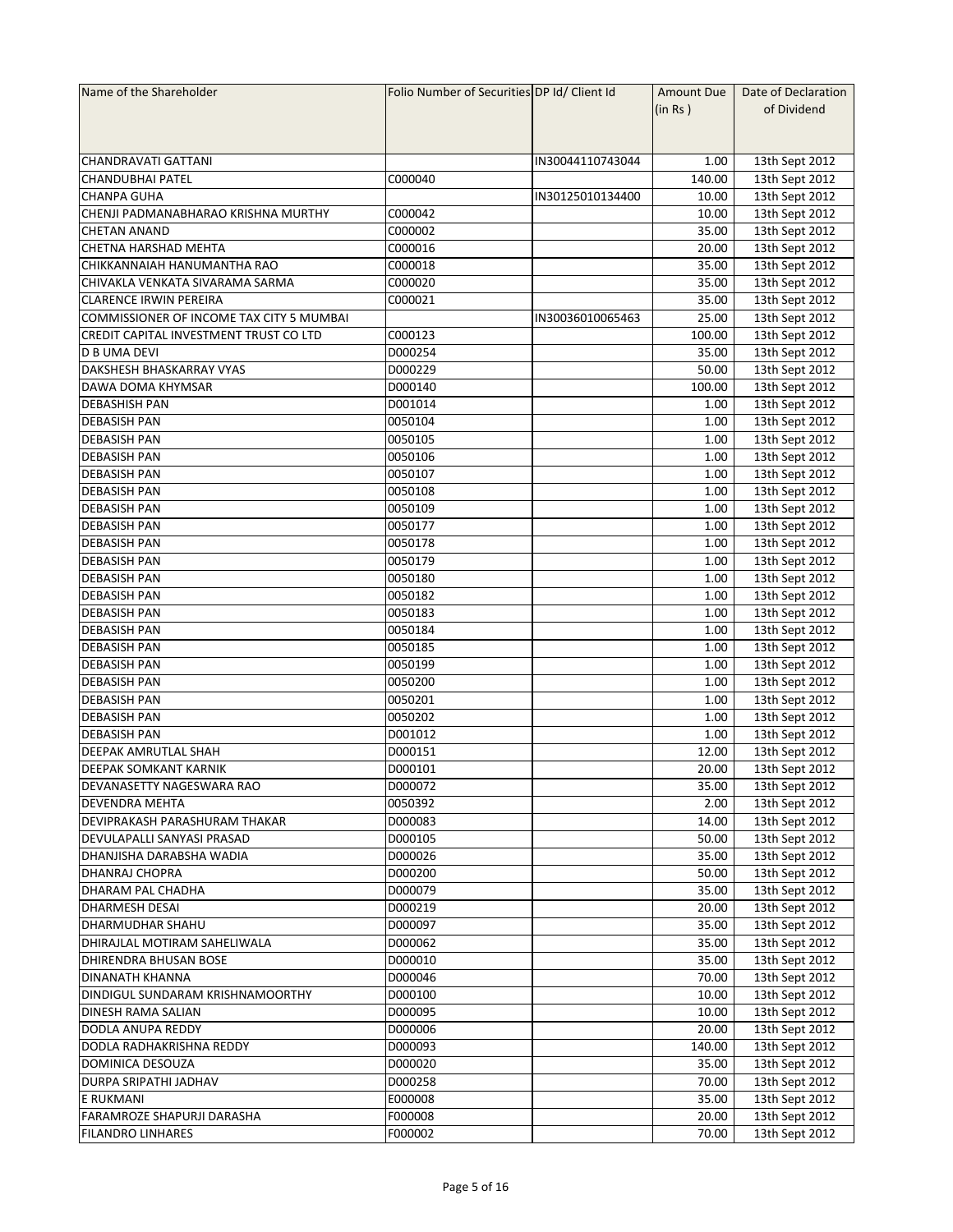| Name of the Shareholder             | Folio Number of Securities DP Id/ Client Id |                  | Amount Due | Date of Declaration |
|-------------------------------------|---------------------------------------------|------------------|------------|---------------------|
|                                     |                                             |                  | (in Rs)    | of Dividend         |
|                                     |                                             |                  |            |                     |
|                                     |                                             |                  |            |                     |
| <b>GAIN CHAND GUPTA</b>             | G000011                                     |                  | 35.00      | 13th Sept 2012      |
| GAJANAN SADASHIVRAO KAMAT           | G000082                                     |                  | 84.00      | 13th Sept 2012      |
| <b>GANESH CHANDRA PAUL</b>          | G000017                                     |                  | 10.00      | 13th Sept 2012      |
| <b>GANESHLAL BABEL</b>              |                                             | IN30127610535868 | 50.00      | 13th Sept 2012      |
| <b>GANPAT SOMNATH DAVE</b>          | G000080                                     |                  | 10.00      | 13th Sept 2012      |
| <b>GARIB ROUTH</b>                  | G000065                                     |                  | 35.00      | 13th Sept 2012      |
| <b>GAURI SHANKER DAGA</b>           | G000194                                     |                  | 5.00       | 13th Sept 2012      |
| <b>GAURI SHANKAR DAGA</b>           | G000138                                     |                  | 1.00       | 13th Sept 2012      |
| <b>GIAN CHAND MADAN</b>             | G000014                                     |                  | 70.00      |                     |
|                                     |                                             |                  |            | 13th Sept 2012      |
| <b>GIRDHARLAL MANIK</b>             | G000046                                     |                  | 144.00     | 13th Sept 2012      |
| <b>GIRISH THAKAR</b>                | G000084                                     |                  | 70.00      | 13th Sept 2012      |
| <b>GIRRAJ KISHAORE DAGA</b>         | G000139                                     |                  | 1.00       | 13th Sept 2012      |
| <b>GIRRAJ KISHORE DAGA</b>          | 0050062                                     |                  | 2.00       | 13th Sept 2012      |
| <b>GIRRAJ KISHORE DAGA</b>          | 0050082                                     |                  | 2.00       | 13th Sept 2012      |
| <b>GIRRAJ KISHORE DAGA</b>          | 0050086                                     |                  | 2.00       | 13th Sept 2012      |
| <b>GIRRAJ KISHORE DAGA</b>          | 0050089                                     |                  | 2.00       | 13th Sept 2012      |
| <b>GIRRAJ KISHORE DAGA</b>          | 0050147                                     |                  | 2.00       | 13th Sept 2012      |
| <b>GIRRAJ KISHORE DAGA</b>          | 0050157                                     |                  | 2.00       | 13th Sept 2012      |
| <b>GIRRAJ KISHORE DAGA</b>          | 0050167                                     |                  | 1.00       | 13th Sept 2012      |
| <b>GIRRAJ KISHORE DAGA</b>          | 0050210                                     |                  | 2.00       | 13th Sept 2012      |
| <b>GIRRAJ KISHORE DAGA</b>          | 0050218                                     |                  | 1.00       | 13th Sept 2012      |
| <b>GIRRAJ KISHORE DAGA</b>          | 0050223                                     |                  | 1.00       | 13th Sept 2012      |
| <b>GIRRAJ KISHORE DAGA</b>          | 0050311                                     |                  | 1.00       | 13th Sept 2012      |
| <b>GIRRAJ KISHORE DAGA</b>          | G000192                                     |                  | 1.00       | 13th Sept 2012      |
| <b>GIRRAJ KISHORE DAGA</b>          | G001004                                     |                  | 1.00       | 13th Sept 2012      |
| <b>GLADYS SARANG</b>                | G000116                                     |                  | 35.00      |                     |
|                                     |                                             |                  |            | 13th Sept 2012      |
| <b>GOPAL DEVIDAS DHAUSE</b>         | G000020                                     |                  | 35.00      | 13th Sept 2012      |
| GOPALAKRISHNAN DORAISWAMI           | G000019                                     |                  | 112.00     | 13th Sept 2012      |
| <b>GOPALDAS JAMNADAS VED</b>        | G000036                                     |                  | 35.00      | 13th Sept 2012      |
| <b>GORA CHAND DEY</b>               | 0050036                                     |                  | 2.00       | 13th Sept 2012      |
| <b>GORA CHAND DEY</b>               | G001005                                     |                  | 2.00       | 13th Sept 2012      |
| <b>GORACHAND DEY</b>                | 0050081                                     |                  | 2.00       | 13th Sept 2012      |
| <b>GOURANGA SAMADDAR</b>            |                                             | 1203840000071648 | 1.00       | 13th Sept 2012      |
| <b>GOUTAM BASAK</b>                 |                                             | IN30125028322638 | 1.00       | 13th Sept 2012      |
| <b>GOVIND BELLARAM NASTA</b>        | G000009                                     |                  | 35.00      | 13th Sept 2012      |
| <b>GOVINDBHAI PURUSHOTTAM PATEL</b> | G000060                                     |                  | 70.00      | 13th Sept 2012      |
| <b>GRACE BORGES</b>                 | G000005                                     |                  | 70.00      | 13th Sept 2012      |
| <b>H P NAGARATHNAM</b>              | H000051                                     |                  | 35.00      | 13th Sept 2012      |
| <b>H P SAVITHRI</b>                 | H000053                                     |                  | 3.00       | 13th Sept 2012      |
| <b>HARBHAJAN SINGH</b>              | H000066                                     |                  | 70.00      | 13th Sept 2012      |
| <b>HARI RAM KHANNA</b>              | H000177                                     |                  | 35.00      | 13th Sept 2012      |
| HARIHAR RANGANATHA RAO              | H000062                                     |                  | 18.00      | 13th Sept 2012      |
| <b>HARISH MAHAJAN</b>               | H000109                                     |                  | 50.00      | 13th Sept 2012      |
| <b>HARISH MANUBHAI MEHTA</b>        | H000040                                     |                  | 35.00      | 13th Sept 2012      |
| HARSHADRAI RAMJI MEHTA              | H000088                                     |                  | 35.00      | 13th Sept 2012      |
| <b>HASUBEN NATVERLAL MISTRY</b>     | H000075                                     |                  | 70.00      | 13th Sept 2012      |
| <b>HELEN PINTO</b>                  | H000104                                     |                  | 70.00      | 13th Sept 2012      |
| <b>HEMCHANDAR VENKATARAMAN</b>      | H000071                                     |                  | 70.00      | 13th Sept 2012      |
| <b>HITESH KORINGA</b>               |                                             |                  |            |                     |
|                                     |                                             | IN30226910545633 | 100.00     | 13th Sept 2012      |
| HULIKAL BASAPPA RANGAPPA            | H000004                                     |                  | 7.00       | 13th Sept 2012      |
| <b>IGNATIUS GOMES</b>               | 1000005                                     |                  | 35.00      | 13th Sept 2012      |
| ILLINDALA VINAYA BHOOSHAN RAO       | 1000020                                     |                  | 84.00      | 13th Sept 2012      |
| <b>INDIRA BANERJEE</b>              |                                             | IN30036020095481 | 35.00      | 13th Sept 2012      |
| INDIRA NANIKRAM BHARVANI            | 1000014                                     |                  | 50.00      | 13th Sept 2012      |
| <b>INDRANI MUKHERJEE</b>            | 1000039                                     |                  | 1.00       | 13th Sept 2012      |
| INDRAVADAN MANEKLAL MEHTA           | 1000013                                     |                  | 35.00      | 13th Sept 2012      |
| <b>IRA MAZUMDAR</b>                 | 1000012                                     |                  | 140.00     | 13th Sept 2012      |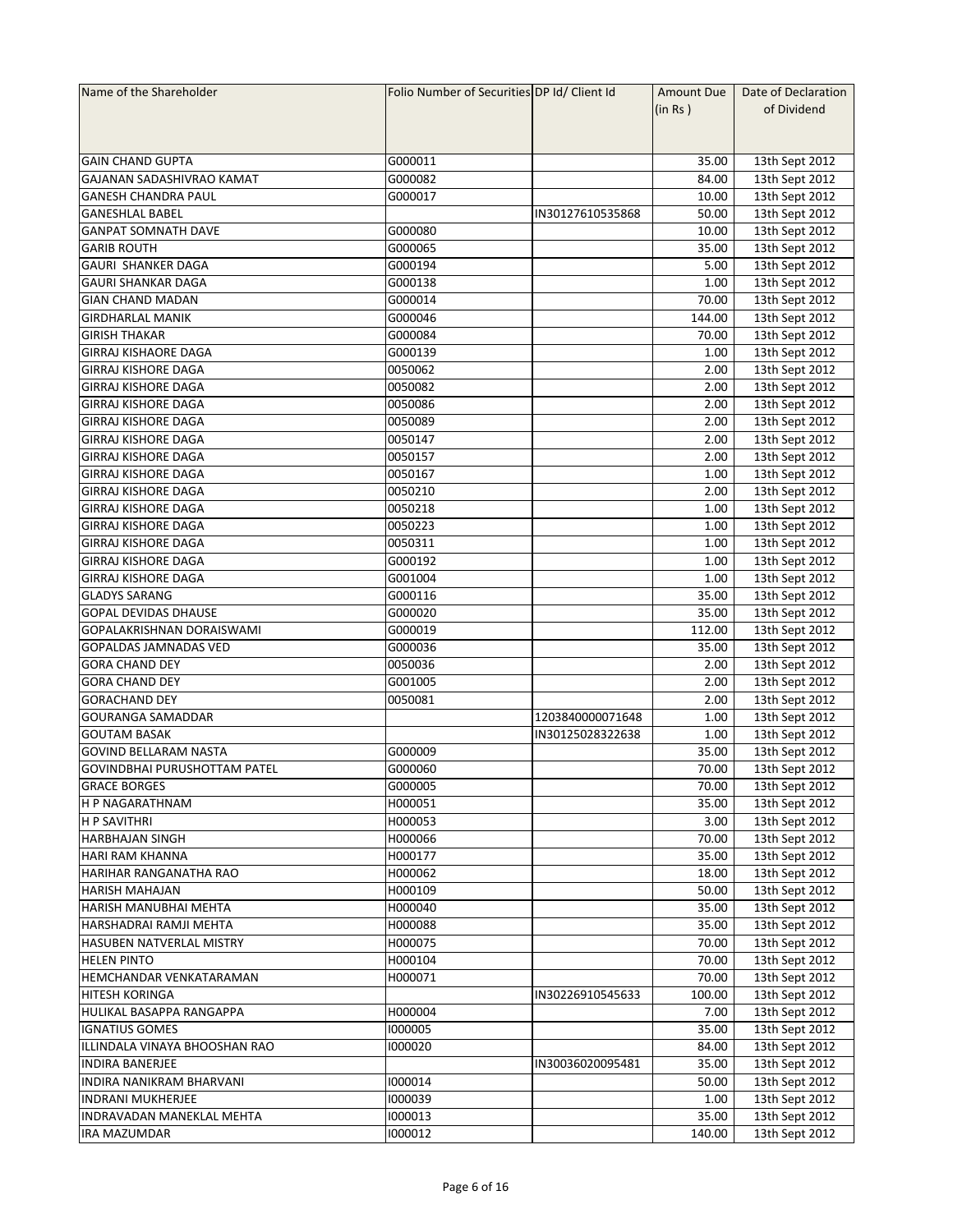| Name of the Shareholder       | Folio Number of Securities DP Id/ Client Id |                  | Amount Due | Date of Declaration |
|-------------------------------|---------------------------------------------|------------------|------------|---------------------|
|                               |                                             |                  | (in Rs)    | of Dividend         |
|                               |                                             |                  |            |                     |
|                               |                                             |                  |            |                     |
| J A SHAH                      | J000169                                     |                  | 1.00       | 13th Sept 2012      |
| J A SHAH                      | J000171                                     |                  | 1.00       | 13th Sept 2012      |
| <b>J A SHAH</b>               | J000172                                     |                  | 1.00       | 13th Sept 2012      |
| J DEVAKI                      | J000021                                     |                  | 1.00       | 13th Sept 2012      |
| J G KANNAPPAN                 | J000033                                     |                  | 35.00      | 13th Sept 2012      |
| J S MANJANATH                 | J000093                                     |                  | 1.00       | 13th Sept 2012      |
| <b>JACOB LEWIS</b>            | J000057                                     |                  | 35.00      | 13th Sept 2012      |
| <b>JACOB VERGHESE</b>         | J000109                                     |                  | 96.00      | 13th Sept 2012      |
| JADHAV BALOO HARI             | J000009                                     |                  | 35.00      | 13th Sept 2012      |
| JAGANNATH RAMCHANDRA PRABHU   | J000087                                     |                  | 35.00      | 13th Sept 2012      |
| <b>JAGAT SINGH RAWAT</b>      | J000094                                     |                  | 10.00      | 13th Sept 2012      |
| JAGDISH MITTRA WADHWA         | J000070                                     |                  | 35.00      |                     |
|                               | J000097                                     |                  | 35.00      | 13th Sept 2012      |
| JALA TEHMURAS ANKLESARIA      |                                             |                  |            | 13th Sept 2012      |
| <b>JAMNADAS LAXMIDAS</b>      | J000055                                     |                  | 70.00      | 13th Sept 2012      |
| JANAKBHAI NARSIBHAI CHOVATIYA |                                             | 1203320001820419 | 193.00     | 13th Sept 2012      |
| JAVERILAL JUTHABHAI PARMAR    | J000050                                     |                  | 35.00      | 13th Sept 2012      |
| <b>JAWHAR RAM BARAI</b>       | J000086                                     |                  | 35.00      | 13th Sept 2012      |
| JAY P MAKWANA                 |                                             | 1201090003019140 | 25.00      | 13th Sept 2012      |
| <b>JAYANTI GHOSH</b>          | 0050568                                     |                  | 1.00       | 13th Sept 2012      |
| <b>JAYANTI GHOSH</b>          | 0050569                                     |                  | 1.00       | 13th Sept 2012      |
| <b>JAYANTI GHOSH</b>          | 0050570                                     |                  | 1.00       | 13th Sept 2012      |
| <b>JAYANTI GHOSH</b>          | 0050576                                     |                  | 1.00       | 13th Sept 2012      |
| <b>JAYANTI GHOSH</b>          | 0050584                                     |                  | 1.00       | 13th Sept 2012      |
| <b>JAYANTI GHOSH</b>          | 0050587                                     |                  | 1.00       | 13th Sept 2012      |
| <b>JAYANTI GHOSH</b>          | 0050588                                     |                  | 1.00       | 13th Sept 2012      |
| JAYANTI GHOSH                 | 0050590                                     |                  | 1.00       | 13th Sept 2012      |
| <b>JAYANTI GHOSH</b>          | 0050591                                     |                  | 1.00       | 13th Sept 2012      |
| <b>JAYANTI GHOSH</b>          | 0050592                                     |                  | 1.00       | 13th Sept 2012      |
| <b>JAYANTI GHOSH</b>          | 0050595                                     |                  | 1.00       | 13th Sept 2012      |
| <b>JAYANTI GHOSH</b>          | 0050597                                     |                  | 1.00       | 13th Sept 2012      |
| <b>JAYANTI GHOSH</b>          | 0050598                                     |                  | 1.00       | 13th Sept 2012      |
| <b>JAYANTI GHOSH</b>          | 0050599                                     |                  | 1.00       | 13th Sept 2012      |
| <b>JAYANTI GHOSH</b>          | 0050600                                     |                  | 1.00       | 13th Sept 2012      |
| <b>JAYANTI GHOSH</b>          | 0050601                                     |                  | 1.00       | 13th Sept 2012      |
| <b>JAYANTI GHOSH</b>          | 0050602                                     |                  | 1.00       | 13th Sept 2012      |
| <b>JAYANTI GHOSH</b>          | 0050603                                     |                  | 1.00       | 13th Sept 2012      |
| JAYANTI GHOSH                 | 0050604                                     |                  | 1.00       | 13th Sept 2012      |
| <b>JAYANTI GOHSH</b>          | 0050589                                     |                  | 1.00       | 13th Sept 2012      |
| JAYANTILAL HIMCHAND SHAH      | J000042                                     |                  | 25.00      | 13th Sept 2012      |
| JAYANTKUMAR SULE              |                                             | IN30018311266695 | 10.00      | 13th Sept 2012      |
| JAYASHREE SOMKANT KARNIK      | J000092                                     |                  | 20.00      | 13th Sept 2012      |
| JAYVANT MANILAL SHAH          | J000105                                     |                  | 70.00      | 13th Sept 2012      |
| <b>JITENDRA A SHAH</b>        | J000168                                     |                  | 1.00       | 13th Sept 2012      |
| <b>JITENDRA A SHAH</b>        | J000170                                     |                  | 1.00       | 13th Sept 2012      |
| JITENDRA A SHAH               | J000173                                     |                  | 1.00       | 13th Sept 2012      |
| JITENDRA RATILAL JAVIA        |                                             | 1201800000313378 | 950.00     | 13th Sept 2012      |
| <b>JOHN CRASTA</b>            | J000013                                     |                  | 35.00      | 13th Sept 2012      |
| JOSE BARTHOLOMEO DSOUZA       | 3000008                                     |                  | 35.00      | 13th Sept 2012      |
| JOSEPH JOHN FERNANDES         | J000048                                     |                  | 35.00      | 13th Sept 2012      |
| <b>JOSEPH PIMENTA</b>         | J000157                                     |                  | 42.00      | 13th Sept 2012      |
|                               |                                             |                  |            |                     |
| JYOTSNA CHANDRASHAKHAR JOSHI  | J000014                                     |                  | 10.00      | 13th Sept 2012      |
| K A NEELAKANTAN               | K000008                                     |                  | 35.00      | 13th Sept 2012      |
| K B RAMACHANDRA RAJ URS       | K000015                                     |                  | 20.00      | 13th Sept 2012      |
| K BALAKRISHNA                 | K000011                                     |                  | 7.00       | 13th Sept 2012      |
| K H SEETHALAKSHMI             | K000052                                     |                  | 7.00       | 13th Sept 2012      |
| K J SWARNA LATHA              | K000058                                     |                  | 1.00       | 13th Sept 2012      |
| K JANARDHANAN                 | K000055                                     |                  | 1.00       | 13th Sept 2012      |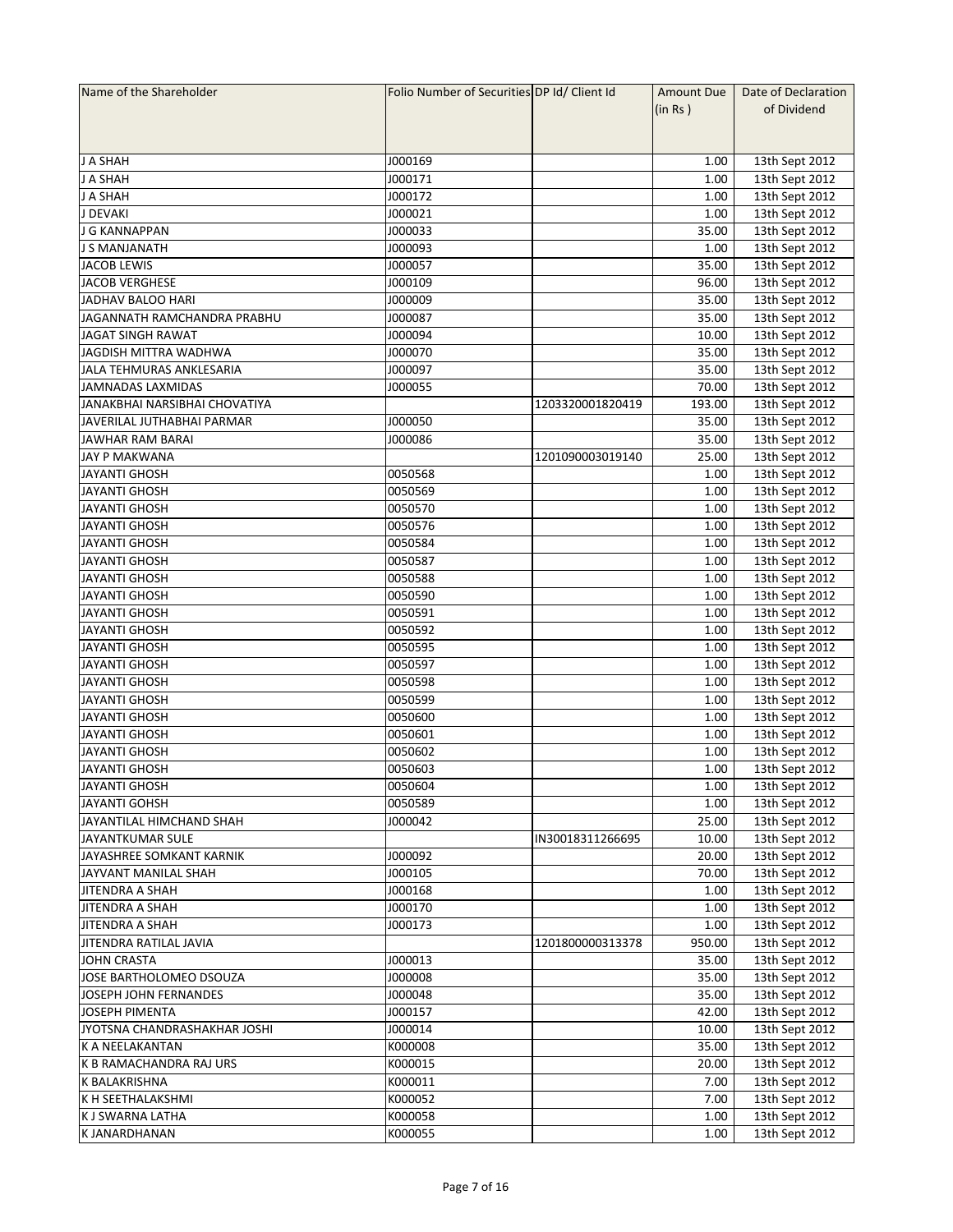| Name of the Shareholder      | Folio Number of Securities DP Id/ Client Id |                  | Amount Due | Date of Declaration |
|------------------------------|---------------------------------------------|------------------|------------|---------------------|
|                              |                                             |                  | (in Rs )   | of Dividend         |
|                              |                                             |                  |            |                     |
|                              |                                             |                  |            |                     |
| <b>K M SUNDARAM</b>          | K000080                                     |                  | 40.00      | 13th Sept 2012      |
| <b>KNARUN</b>                |                                             | IN30192610835230 | 25.00      | 13th Sept 2012      |
| <b>K NARAYAN RAO</b>         | K000089                                     |                  | 10.00      | 13th Sept 2012      |
| <b>K P DAYALAN</b>           | K000102                                     |                  | 1.00       | 13th Sept 2012      |
| <b>K PUSHPABAI</b>           | K000098                                     |                  | 1.00       | 13th Sept 2012      |
| K R SANJEEVA SETTY           | K000128                                     |                  | 7.00       | 13th Sept 2012      |
| <b>K R SANJEEVA SETTY</b>    | K000129                                     |                  | 1.00       | 13th Sept 2012      |
| K R SANJEEVA SETTY           | K000130                                     |                  | 7.00       | 13th Sept 2012      |
| K RAGHUNATH PAI              | K000124                                     |                  | 25.00      | 13th Sept 2012      |
| <b>K S AMRUTHAMMA</b>        | K000140                                     |                  | 1.00       | 13th Sept 2012      |
| K S RAVI KIRAN               | K000212                                     |                  | 2.00       | 13th Sept 2012      |
| <b>K S SUGUNA</b>            | K000159                                     |                  | 7.00       | 13th Sept 2012      |
|                              |                                             |                  |            |                     |
| <b>K S SUGUNA</b>            | K000160                                     |                  | 4.00       | 13th Sept 2012      |
| <b>K S SUGUNA</b>            | K000161                                     |                  | 7.00       | 13th Sept 2012      |
| <b>K S VEENA</b>             | K000201                                     |                  | 5.00       | 13th Sept 2012      |
| K SUBRAMANYA UDUPA           | K000166                                     |                  | 35.00      | 13th Sept 2012      |
| K V BALASUBRAMANIAN IYER     | K000177                                     |                  | 5.00       | 13th Sept 2012      |
| K V JAYACHANDRA              | K000179                                     |                  | 1.00       | 13th Sept 2012      |
| <b>K V KRISHNAN</b>          | K000180                                     |                  | 69.00      | 13th Sept 2012      |
| K VIJAYALAKSHMI              | K000172                                     |                  | 35.00      | 13th Sept 2012      |
| KADAMBI RAGHAVACHARI KANNAN  | K000117                                     |                  | 70.00      | 13th Sept 2012      |
| KALINDI SHARAD MAHATEKAR     | K000151                                     |                  | 40.00      | 13th Sept 2012      |
| KAMAL KUMAR MUKHERJEE        | 0050111                                     |                  | 1.00       | 13th Sept 2012      |
| <b>KAMALA SUNDARAM</b>       | K000135                                     |                  | 35.00      | 13th Sept 2012      |
| KAMLA DEVI KAPOOR            | K000031                                     |                  | 35.00      | 13th Sept 2012      |
| <b>KANCHANBEN PARIKH</b>     | K000099                                     |                  | 70.00      | 13th Sept 2012      |
| KANTHAMANI GOPALAN           | K000240                                     |                  | 10.00      | 13th Sept 2012      |
| KAPIL KESHAVJI JOSHI         |                                             | IN30127630487233 | 100.00     | 13th Sept 2012      |
| <b>KAPISH DAGA</b>           | 0050084                                     |                  | 2.00       | 13th Sept 2012      |
| <b>KAPISH DAGA</b>           | 0050088                                     |                  | 2.00       | 13th Sept 2012      |
| <b>KAPISH DAGA</b>           | 0050152                                     |                  | 2.00       | 13th Sept 2012      |
| <b>KAPISH DAGA</b>           | 0050236                                     |                  | 1.00       | 13th Sept 2012      |
| <b>KAPISH DAGA</b>           | K000270                                     |                  | 1.00       | 13th Sept 2012      |
| <b>KARUNA GUPTA</b>          | K000038                                     |                  | 280.00     | 13th Sept 2012      |
| KAUSALYA                     | K000206                                     |                  | 35.00      | 13th Sept 2012      |
| <b>KAVERI BAJAJ</b>          | K000221                                     |                  | 70.00      | 13th Sept 2012      |
| <b>KAVERY VISWANATHAN</b>    |                                             |                  |            |                     |
|                              | K000176                                     |                  | 15.00      | 13th Sept 2012      |
| KESHAB CHANDRA GURU          | K000020                                     |                  | 35.00      | 13th Sept 2012      |
| <b>KHEMCHAND GUPTA</b>       | K000036                                     |                  | 35.00      | 13th Sept 2012      |
| <b>KIRAN GARG</b>            | K000347                                     |                  | 100.00     | 13th Sept 2012      |
| <b>KIRTI ACHARYA</b>         |                                             | IN30103924584306 | 50.00      | 13th Sept 2012      |
| <b>KIRTI K SHUKLA</b>        | K000067                                     |                  | 7.00       | 13th Sept 2012      |
| KOUSHIK KARMARKAR            | 0050519                                     |                  | 1.00       | 13th Sept 2012      |
| KRISHAN KUMAR SHARMA         | K000069                                     |                  | 35.00      | 13th Sept 2012      |
| <b>KRISHNA DEY</b>           | 0050080                                     |                  | 2.00       | 13th Sept 2012      |
| <b>KRISHNA DUTTA</b>         | 0050072                                     |                  | 2.00       | 13th Sept 2012      |
| KRISHNA HANMANTRAO BENDIGERI | K000051                                     |                  | 35.00      | 13th Sept 2012      |
| KRISHNA KUMAR RUNGTA         |                                             | IN30112716530458 | 100.00     | 13th Sept 2012      |
| <b>KRISHNA SEN GUPTA</b>     | K000147                                     |                  | 10.00      | 13th Sept 2012      |
| <b>KRISHNENDU DAS</b>        |                                             | IN30026310064688 | 1.00       | 13th Sept 2012      |
| <b>KRUTTIVENTI PERRAJU</b>   | K000094                                     |                  | 70.00      | 13th Sept 2012      |
| KSHANAPRAVA RAJ              | K000378                                     |                  | 2.00       | 13th Sept 2012      |
| KULDEEP SINGH MUKHARYA       | K000150                                     |                  | 35.00      | 13th Sept 2012      |
| <b>KULDIP HARBINDER</b>      | K000049                                     |                  | 35.00      | 13th Sept 2012      |
| KULDIP RAJ MAHAJAN           |                                             | 1202890000395987 | 10.00      | 13th Sept 2012      |
| <b>KUMARI KUSUM</b>          | K000059                                     |                  | 70.00      | 13th Sept 2012      |
| KUNTHANAZHI RAMACHANDRAN     | K000111                                     |                  | 70.00      | 13th Sept 2012      |
|                              |                                             |                  |            |                     |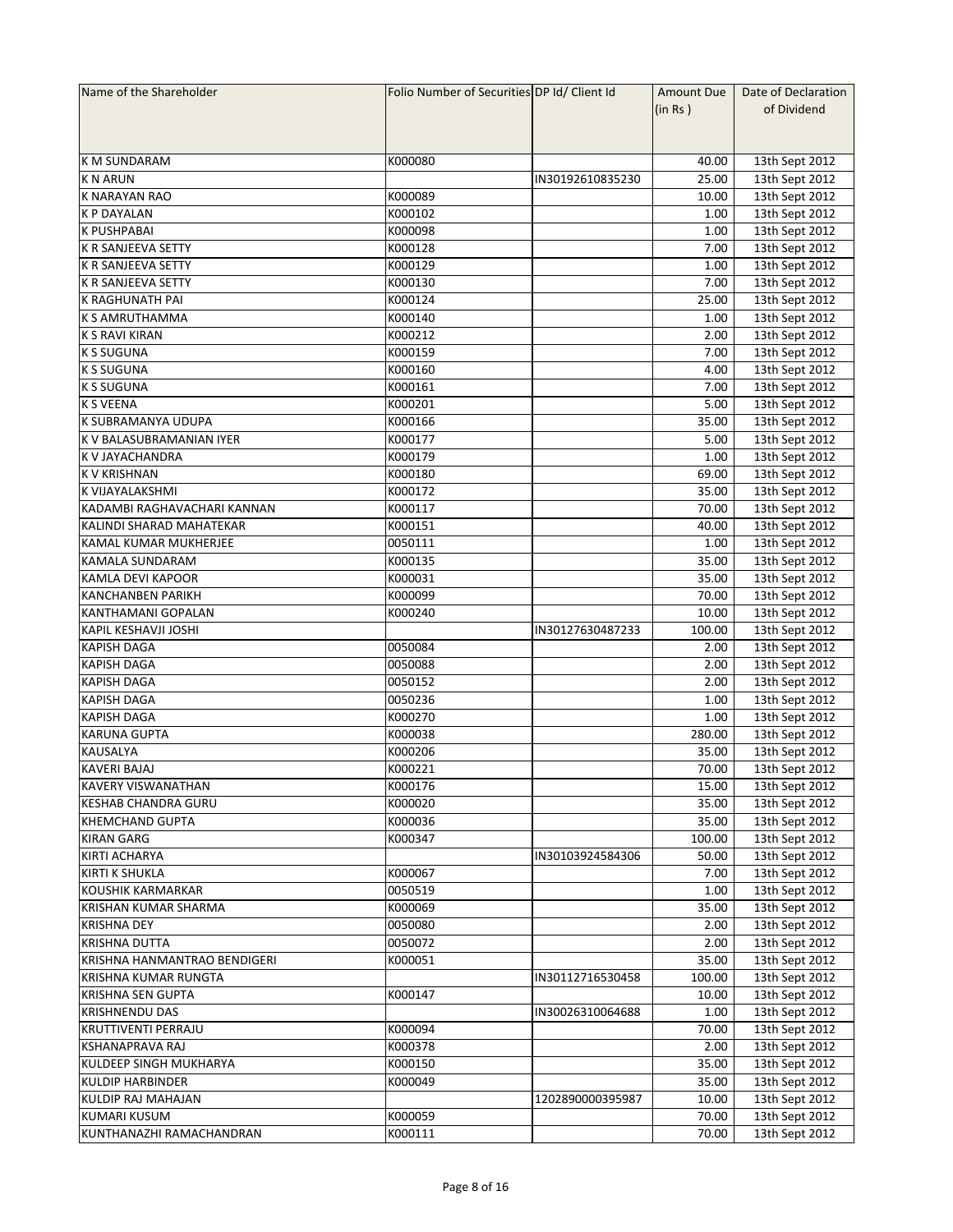| Name of the Shareholder             | Folio Number of Securities DP Id/ Client Id |                  | Amount Due | Date of Declaration |
|-------------------------------------|---------------------------------------------|------------------|------------|---------------------|
|                                     |                                             |                  | (in Rs )   | of Dividend         |
|                                     |                                             |                  |            |                     |
|                                     |                                             |                  |            |                     |
| KUNWAR SINGH RAWAT                  | K000155                                     |                  | 10.00      | 13th Sept 2012      |
| <b>KUPPUSWAMY DORAISWAMY</b>        | K000023                                     |                  | 1.00       | 13th Sept 2012      |
| KURMALA KRISHNA MOHANRAO            |                                             | IN30169610571994 | 6.00       | 13th Sept 2012      |
| L G CHANDRASEKHAR                   | L000052                                     |                  | 25.00      | 13th Sept 2012      |
| L KRISHNA MOORTHY RAO               | L000016                                     |                  | 1.00       | 13th Sept 2012      |
| <b>L NAGARAJ</b>                    | L000021                                     |                  | 1.00       | 13th Sept 2012      |
| L RAMAKRISHNA BALASUBRAMIAN         | L000030                                     |                  | 35.00      | 13th Sept 2012      |
| L V KRISHNAJI RAO                   | L000042                                     |                  | 1.00       | 13th Sept 2012      |
| LAKSHMI VENKATESAN IYER             | L000043                                     |                  | 25.00      |                     |
|                                     |                                             |                  |            | 13th Sept 2012      |
| LAKSHMINARAYAN DANDOTIA             | L000004                                     |                  | 14.00      | 13th Sept 2012      |
| LALDAS MATHURADAS SHAH              | L000020                                     |                  | 42.00      | 13th Sept 2012      |
| LATA S WADHWANI                     | L000061                                     |                  | 50.00      | 13th Sept 2012      |
| <b>LAWRENCE SANTANA DIAS</b>        | L000035                                     |                  | 35.00      | 13th Sept 2012      |
| LAXMAN VISHNU DESHPANDE             | L000040                                     |                  | 35.00      | 13th Sept 2012      |
| LEILA PUNSHI                        | L000053                                     |                  | 5.00       | 13th Sept 2012      |
| <b>LILARAM VASWANI</b>              | L000039                                     |                  | 35.00      | 13th Sept 2012      |
| LOUIS MACEDO                        | L000064                                     |                  | 84.00      | 13th Sept 2012      |
| M BALAKRISHNA KAMATH                | M000016                                     |                  | 35.00      | 13th Sept 2012      |
| M E MOTIWALA                        | M000045                                     |                  | 35.00      | 13th Sept 2012      |
| M G RAJAN                           | M000058                                     |                  | 1.00       | 13th Sept 2012      |
| M N KRISHNA URS                     | M000130                                     |                  | 7.00       | 13th Sept 2012      |
| M PADMANABHAN                       | M000137                                     |                  | 35.00      | 13th Sept 2012      |
| M R SANJIVA MURTHY                  | M000164                                     |                  | 1.00       | 13th Sept 2012      |
| M RAMANANDAN                        | M000157                                     |                  | 70.00      | 13th Sept 2012      |
| M S GITA DEVI                       | M000183                                     |                  | 1.00       | 13th Sept 2012      |
| M S KRISHNA MURTHY JAHGIRDAR        | M000190                                     |                  | 20.00      | 13th Sept 2012      |
| M S LALITHAMMA                      | M000191                                     |                  | 60.00      | 13th Sept 2012      |
| <b>M SEBASTIAN</b>                  | M000174                                     |                  | 1.00       | 13th Sept 2012      |
| <b>MADHAB CHANDRA MITRA</b>         | M000033                                     |                  | 35.00      | 13th Sept 2012      |
| MADHAV SADASHIV TIKEKAR             | M000203                                     |                  | 35.00      | 13th Sept 2012      |
| MADHUSUDAN SHRIDHAR WAKANKAR        | M000205                                     |                  | 10.00      | 13th Sept 2012      |
| <b>MAHALAUSHMI GADDE</b>            | M000330                                     |                  | 19.00      | 13th Sept 2012      |
| MAHESH ISHWARLAL PATEL              |                                             | IN30098210635178 | 1.00       | 13th Sept 2012      |
| <b>MAHESH K MEHTA</b>               | M000085                                     |                  | 1.00       | 13th Sept 2012      |
|                                     |                                             | 1203000000215349 |            |                     |
| MAHESH VASUDEO PAWAR                |                                             |                  | 30.00      | 13th Sept 2012      |
| MAIMOONABI MOHAMED PATEL            | M000138                                     |                  | 35.00      | 13th Sept 2012      |
| MALATI MADHAV GADRE                 | M000115                                     |                  | 14.00      | 13th Sept 2012      |
| MANGALDAS V TRIVEDI                 | M000328                                     |                  | 50.00      | 13th Sept 2012      |
| MANGESH SHALIGRAM PATHARE           | M000195                                     |                  | 35.00      | 13th Sept 2012      |
| <b>MANIKETH CHAKRAPANI MENON</b>    | M000350                                     |                  | 23.00      | 13th Sept 2012      |
| MANJPARA NARAYANASWAMY RAMAKRISHNAN | M000132                                     |                  | 47.00      | 13th Sept 2012      |
| MANJU BHUSAN DUTTA                  | M000013                                     |                  | 140.00     | 13th Sept 2012      |
| MANJULA GUPTA                       | M000054                                     |                  | 150.00     | 13th Sept 2012      |
| <b>MANOHAR LAL BHATIA</b>           | M000285                                     |                  | 50.00      | 13th Sept 2012      |
| MANOHAR LALL KAPOOR                 | M000099                                     |                  | 10.00      | 13th Sept 2012      |
| <b>MANORANJAN SAHA</b>              |                                             | IN30125013158773 | 1.00       | 13th Sept 2012      |
| MANSUKHLAL SHIVJI NANDU             | M000193                                     |                  | 70.00      | 13th Sept 2012      |
| <b>MARIA AFRA BARRETTO</b>          | M000002                                     |                  | 20.00      | 13th Sept 2012      |
| <b>MARTIN MORAES</b>                | M000104                                     |                  | 35.00      | 13th Sept 2012      |
| <b>MARY FRANCES PATRICIA KOUWEN</b> | M000051                                     |                  | 35.00      | 13th Sept 2012      |
| <b>MAYA RANI BARMAN</b>             | M000158                                     |                  | 114.00     | 13th Sept 2012      |
| MEDA SRINIVASULU                    | M000168                                     |                  | 35.00      | 13th Sept 2012      |
| <b>MEENA ASHOK LUNKAD</b>           | M000297                                     |                  | 100.00     | 13th Sept 2012      |
| <b>MEENU SAHNI</b>                  |                                             | IN30055610282609 | 14.00      | 13th Sept 2012      |
| <b>MEERA SINGH</b>                  | M000325                                     |                  | 25.00      | 13th Sept 2012      |
| MELKOTE SRINIVASAMURTHY SHAMANNA    | M000201                                     |                  | 35.00      | 13th Sept 2012      |
|                                     |                                             |                  |            |                     |
| <b>MENA MORAES</b>                  | M000103                                     |                  | 35.00      | 13th Sept 2012      |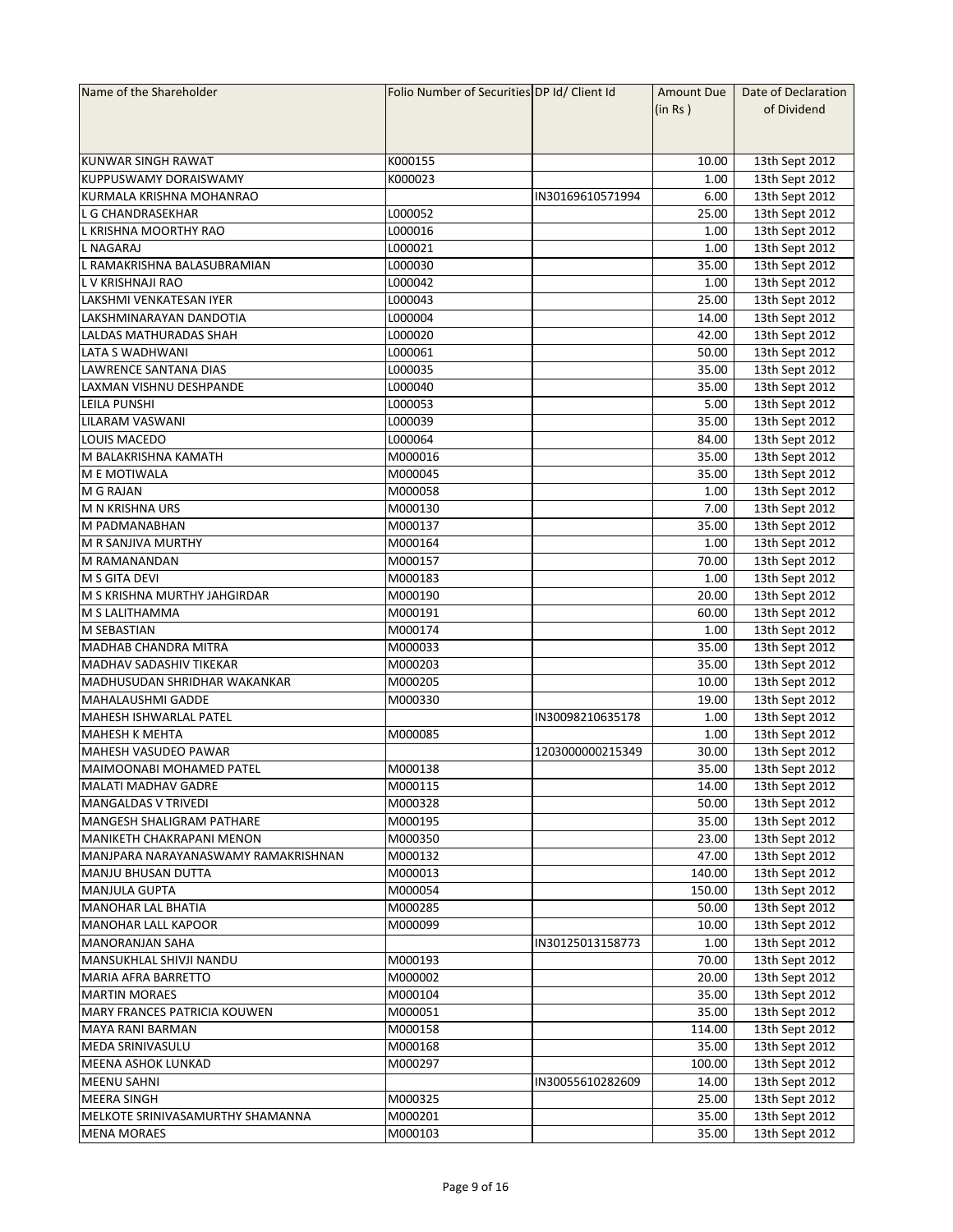| Name of the Shareholder              | Folio Number of Securities DP Id/ Client Id |                  | <b>Amount Due</b> | Date of Declaration |
|--------------------------------------|---------------------------------------------|------------------|-------------------|---------------------|
|                                      |                                             |                  | (in Rs)           | of Dividend         |
|                                      |                                             |                  |                   |                     |
|                                      |                                             |                  |                   |                     |
| <b>MILI KUNDU</b>                    |                                             | IN30026310129947 | 1.00              | 13th Sept 2012      |
| <b>MINAKSHI DAGA</b>                 | 0050312                                     |                  | 1.00              | 13th Sept 2012      |
| <b>MINAKSHI DAGA</b>                 | M000344                                     |                  | 1.00              | 13th Sept 2012      |
| MINAXI JAYENDRA MEHTA                | M000074                                     |                  | 70.00             | 13th Sept 2012      |
| MINOCHEHER ARDESHIR TAMBOLI          | M000011                                     |                  | 35.00             | 13th Sept 2012      |
| MINOO KEKI CONTRACTOR                | M000080                                     |                  | 35.00             | 13th Sept 2012      |
| MITUL MAHENDRA PATEL                 | M000434                                     |                  | 40.00             | 13th Sept 2012      |
| MOHAMED HISHAMUDDIN PATEL            | M000064                                     |                  | 35.00             | 13th Sept 2012      |
| MOHAMED SALIMULLAH                   | M000167                                     |                  | 100.00            | 13th Sept 2012      |
| <b>MOHAMMAD HANIFF</b>               |                                             | IN30047642180094 | 100.00            | 13th Sept 2012      |
| <b>MOHANLAL CHOPRA</b>               | M000095                                     |                  | 35.00             | 13th Sept 2012      |
| MOHANLAL DHANDHANIA                  | M000037                                     |                  | 140.00            |                     |
| MOHANLAL TULSIDAS BHATIA             | M000208                                     |                  | 70.00             | 13th Sept 2012      |
|                                      |                                             |                  | 35.00             | 13th Sept 2012      |
| MOHINDAR KUMAR SAWHNEY               | M000089                                     |                  |                   | 13th Sept 2012      |
| <b>MOLLY PAL</b>                     |                                             | 1203840000266422 | 2.00              | 13th Sept 2012      |
| <b>MONORANJAN CHOWDHURY</b>          | M000022                                     |                  | 35.00             | 13th Sept 2012      |
| <b>MORAES MARTIN</b>                 | M000106                                     |                  | 56.00             | 13th Sept 2012      |
| <b>MOTIBEN SUNDERLAL PATEL</b>       | M000283                                     |                  | 50.00             | 13th Sept 2012      |
| MOTIRAM GANPATRAO VYAVAHARKAR        | M000061                                     |                  | 35.00             | 13th Sept 2012      |
| <b>MOVINDER SINGH</b>                | M000169                                     |                  | 40.00             | 13th Sept 2012      |
| <b>MOVINDER SINGH</b>                | M000170                                     |                  | 35.00             | 13th Sept 2012      |
| MUNDACKAL NARAYANAN RAJAN            | M000131                                     |                  | 5.00              | 13th Sept 2012      |
| <b>MUNISH RAI</b>                    | M000381                                     |                  | 50.00             | 13th Sept 2012      |
| MUPPAYYA NOORANDAYYA HIRAMATH        | M000126                                     |                  | 35.00             | 13th Sept 2012      |
| N A KRISHNA SETTY                    | N000005                                     |                  | 2.00              | 13th Sept 2012      |
| N HARSHPAL SHAH                      | N001012                                     |                  | 25.00             | 13th Sept 2012      |
| N K NAGARAJ                          | N000046                                     |                  | 1.00              | 13th Sept 2012      |
| N K NANDINI                          | N000047                                     |                  | 70.00             | 13th Sept 2012      |
| <b>N K SRINIVAS</b>                  | N000050                                     |                  | 1.00              | 13th Sept 2012      |
| N M SAVITHRI                         | N000059                                     |                  | 7.00              | 13th Sept 2012      |
| N P GANGADHARAIAH                    | N000069                                     |                  | 14.00             | 13th Sept 2012      |
| N VIJAYA NAGARAJ                     | N000095                                     |                  | 1.00              | 13th Sept 2012      |
| <b>NAGARTHNA</b>                     | N000001                                     |                  | 1.00              | 13th Sept 2012      |
| NAI LAXMANBHAI MANILAL               |                                             | IN30148510322293 | 20.00             | 13th Sept 2012      |
| NALLASIVANPILLAI GOMATHI NAYAGAM     | N000032                                     |                  | 35.00             | 13th Sept 2012      |
| NAMAKKAL VENKATARAMAN RAMANATHAN     | N000098                                     |                  | 14.00             | 13th Sept 2012      |
| NAMRATA TALATI                       |                                             | IN30051317578122 | 100.00            | 13th Sept 2012      |
| NAND KISHORE MAHESHWARI              | N000280                                     |                  | 1.00              | 13th Sept 2012      |
| NANDA PRAMOD                         | N000067                                     |                  | 56.00             | 13th Sept 2012      |
| <b>NANDINI MEHTA</b>                 |                                             | IN30009510433076 | 70.00             | 13th Sept 2012      |
| <b>NANDINI MEHTA</b>                 |                                             | IN30009510444634 | 140.00            | 13th Sept 2012      |
| NANDLAL VISHINDAS RAJANI             | N000097                                     |                  | 70.00             | 13th Sept 2012      |
| NARASIMHA IYENGAR RAMASWAMI          | N000037                                     |                  | 35.00             | 13th Sept 2012      |
| NARASIMHAN MALAVALLI RAMANUJAIYENGAR | N000058                                     |                  |                   |                     |
|                                      |                                             |                  | 35.00             | 13th Sept 2012      |
| NARAYAN PANDURANG KOLHATKAR          | N000071                                     |                  | 3.00              | 13th Sept 2012      |
| NARAYANASWAMY GOPALAN                | N000030                                     |                  | 70.00             | 13th Sept 2012      |
| NARENDRA KUMAR AGARWAL               |                                             | IN30225210057699 | 1.00              | 13th Sept 2012      |
| NARENDRAKUMAR DOLATRAI DESAI         | N000020                                     |                  | 140.00            | 13th Sept 2012      |
| <b>NARESH CHANDRA RAY</b>            | N000018                                     |                  | 40.00             | 13th Sept 2012      |
| NARESH SITARAM MAJGAOMKAR            | N000085                                     |                  | 35.00             | 13th Sept 2012      |
| <b>NAVIN BABULAL TANNA</b>           | N000133                                     |                  | 50.00             | 13th Sept 2012      |
| <b>NEENA AGARWAL</b>                 | N000202                                     |                  | 35.00             | 13th Sept 2012      |
| <b>NEENA MITTAL</b>                  | 0050017                                     |                  | 1.00              | 13th Sept 2012      |
| NILADRI GHOSH                        |                                             | IN30125028354424 | 2.00              | 13th Sept 2012      |
| NILESHKUMAR CHHITUBHAI PATEL         |                                             | 1201090000768112 | 100.00            | 13th Sept 2012      |
| NIRMALA RAJA                         | N000077                                     |                  | 35.00             | 13th Sept 2012      |
| <b>NIRMALA SEAL</b>                  | N000081                                     |                  | 35.00             | 13th Sept 2012      |
|                                      |                                             |                  |                   |                     |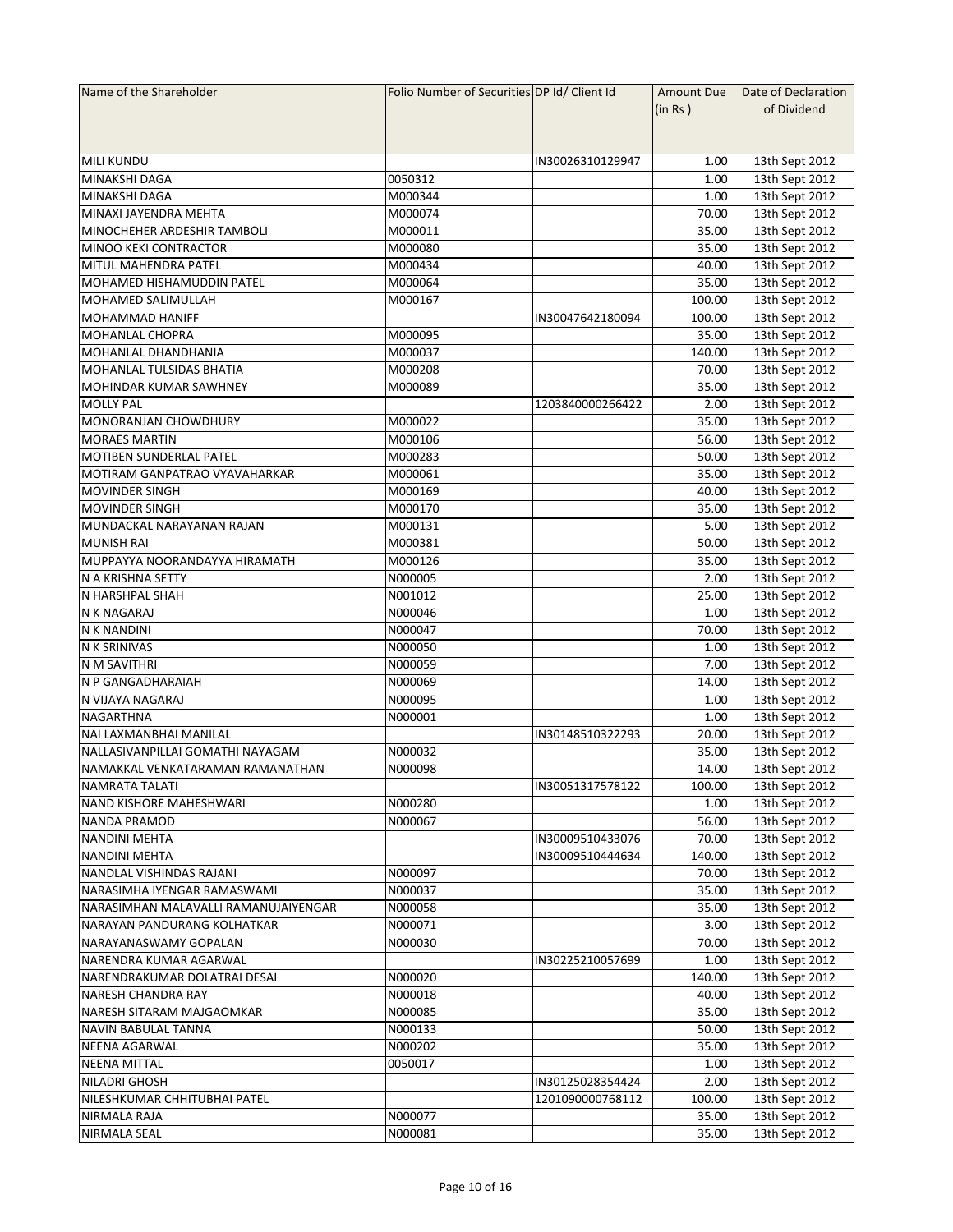| Name of the Shareholder           | Folio Number of Securities DP Id/ Client Id |                  | Amount Due | Date of Declaration |
|-----------------------------------|---------------------------------------------|------------------|------------|---------------------|
|                                   |                                             |                  | (in Rs)    | of Dividend         |
|                                   |                                             |                  |            |                     |
|                                   |                                             |                  |            |                     |
| INITIN V KAPADIA                  | N000237                                     |                  | 200.00     | 13th Sept 2012      |
| O P GUPTA                         | 0000006                                     |                  | 14.00      | 13th Sept 2012      |
| OM PRAKASH ARORA                  | 0000005                                     |                  | 154.00     | 13th Sept 2012      |
| ORLANDO JEROME D SOUZA            | 0000010                                     |                  | 35.00      | 13th Sept 2012      |
| <b>OSWALD ELLIS HERI</b>          | 0000002                                     |                  | 20.00      | 13th Sept 2012      |
| <b>OTHBERT D SOUZA</b>            | 0000001                                     |                  | 35.00      | 13th Sept 2012      |
| P ANANTHA SWAMY                   | P000280                                     |                  | 9.00       | 13th Sept 2012      |
| P ANANTHA SWAMY                   | P000281                                     |                  | 2.00       | 13th Sept 2012      |
| P BRAHMANANDA SHARMA              | P000018                                     |                  | 4.00       | 13th Sept 2012      |
| P GANGARAJU                       | P000043                                     |                  | 1.00       |                     |
|                                   |                                             |                  | 47.00      | 13th Sept 2012      |
| P JANAKIRAM                       | P000055                                     |                  |            | 13th Sept 2012      |
| P PARAMESWAR                      | P001009                                     |                  | 19.00      | 13th Sept 2012      |
| P VARADARAJEE                     | P000138                                     |                  | 35.00      | 13th Sept 2012      |
| P VENKATA RAO                     | P000143                                     |                  | 40.00      | 13th Sept 2012      |
| PADMA HALDER                      | P000051                                     |                  | 35.00      | 13th Sept 2012      |
| <b>PADMA P KESWANI</b>            | P000112                                     |                  | 60.00      | 13th Sept 2012      |
| PADMABEN SHANTILAL JOSHI          | P000128                                     |                  | 35.00      | 13th Sept 2012      |
| PADMANABHAN BABU                  | P000010                                     |                  | 126.00     | 13th Sept 2012      |
| PALLAVI HASMUKHLAL PATEL          | P000361                                     |                  | 35.00      | 13th Sept 2012      |
| PALYAM GOPAL RAO SHANKAR          | P000289                                     |                  | 7.00       | 13th Sept 2012      |
| PANCHAL NIRAVKUMARI               |                                             | IN30305210413256 | 15.00      | 13th Sept 2012      |
| PANDURANG TUKARAM KADAM           | P000136                                     |                  | 35.00      | 13th Sept 2012      |
| PANKAJ DEVI TIBREWALA             | P000251                                     |                  | 10.00      | 13th Sept 2012      |
| PANNA RANI GOSWAMI                | 0050031                                     |                  | 1.00       | 13th Sept 2012      |
| PANNA RANI GOSWAMI                | P000378                                     |                  | 2.00       | 13th Sept 2012      |
| PARASRAM MANILAL DAVE             | P000091                                     |                  | 35.00      | 13th Sept 2012      |
| PARSHOTAM DASS MAHAJAN            | P000038                                     |                  | 35.00      | 13th Sept 2012      |
| PARTHASARATHY VARADARAJAN PULIYUR | P000142                                     |                  | 70.00      | 13th Sept 2012      |
| PATHIK R PARMAR                   | P000277                                     |                  | 1.00       | 13th Sept 2012      |
| PAYAL MITTAL                      |                                             | IN30133018032434 | 50.00      | 13th Sept 2012      |
| PEJAVAR SANJIVA RAO               | P000132                                     |                  | 16.00      | 13th Sept 2012      |
| PERI VENKATA NARASIMHA SARMA      | P000141                                     |                  | 35.00      | 13th Sept 2012      |
| PERI VENKATANARASIMHASARMA        | P000140                                     |                  | 35.00      | 13th Sept 2012      |
| PERUMAL RAJAN                     | P000117                                     |                  | 70.00      | 13th Sept 2012      |
|                                   |                                             |                  |            |                     |
| PHILOMENO FELIX FERNANDES         | P000042                                     |                  | 35.00      | 13th Sept 2012      |
| <b>PHYLLIS LINHARES</b>           | P000082                                     |                  | 112.00     | 13th Sept 2012      |
| PICHUIYER NATARAJAN               | P000098                                     |                  | 35.00      | 13th Sept 2012      |
| PINGALI SIVA KUMAR                |                                             | 1205450000087900 | 10.00      | 13th Sept 2012      |
| POULAMI DE                        |                                             | IN30077310222877 | 1.00       | 13th Sept 2012      |
| PRABHAKAR SHAH                    | P000257                                     |                  | 100.00     | 13th Sept 2012      |
| PRABHAT KUMAR KUNDU               | P000073                                     |                  | 35.00      | 13th Sept 2012      |
| PRADEEP KUMAR DUNDIGALLA          | P000182                                     |                  | 20.00      | 13th Sept 2012      |
| PRADIP KUMAR DEBNATH              |                                             | 1203000000229480 | 25.00      | 13th Sept 2012      |
| PRAKASH THAKORBHAI MODI           | P000168                                     |                  | 25.00      | 13th Sept 2012      |
| PRAMILA MADHUSUDAN WAKANKAR       | P000266                                     |                  | 25.00      | 13th Sept 2012      |
| PRANAB KUMAR MAITI                | P000076                                     |                  | 35.00      | 13th Sept 2012      |
| PRAVIN NARAIN AGARWAL             | P000269                                     |                  | 50.00      | 13th Sept 2012      |
| PRECIELLA S ALMEIDA               | P000180                                     |                  | 200.00     | 13th Sept 2012      |
| PRECIELLA S ALMEIDA               | P000191                                     |                  | 10.00      | 13th Sept 2012      |
| PREM LATA MAHESHWARI              | 0050313                                     |                  | 1.00       | 13th Sept 2012      |
| PREM LATA MAHESHWARI              | P000380                                     |                  | 1.00       | 13th Sept 2012      |
| PREMA ISHWAR REVANAKI             |                                             | IN30311610147514 | 100.00     | 13th Sept 2012      |
| PRITAM KAUR ANAND                 | P000186                                     |                  | 50.00      | 13th Sept 2012      |
| PRIYAMBADA MUDGILL                | P000088                                     |                  | 35.00      | 13th Sept 2012      |
|                                   |                                             |                  |            |                     |
| PULIPATI NAGA MALLESWARA RAO      |                                             | IN30232410045638 | 1.00       | 13th Sept 2012      |
| PURNIMA ROY                       | P000118                                     |                  | 35.00      | 13th Sept 2012      |
| PUSHPA A MUDHOLKAR                | P000007                                     |                  | 35.00      | 13th Sept 2012      |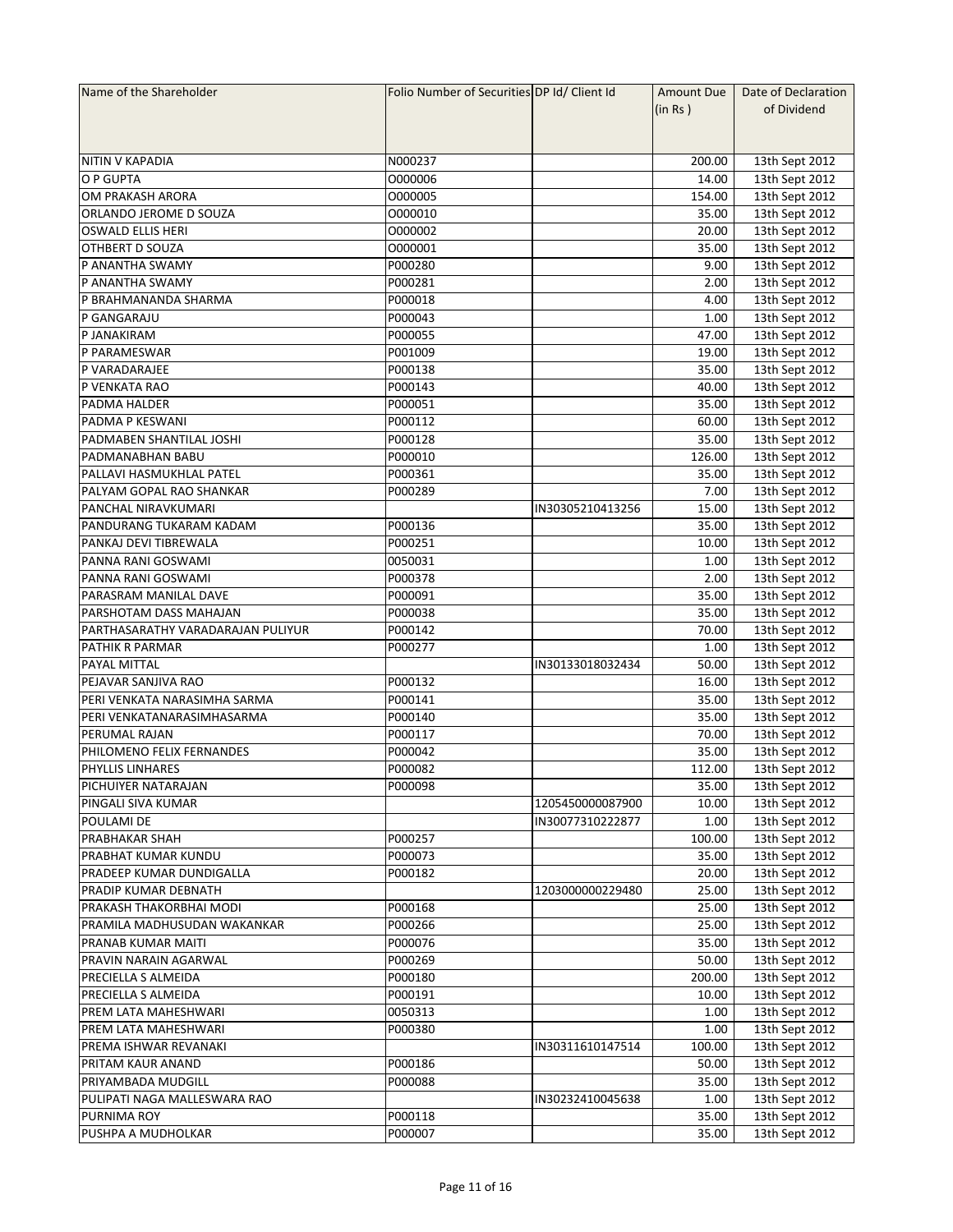| Name of the Shareholder       | Folio Number of Securities DP Id/ Client Id |                  | Amount Due | Date of Declaration |
|-------------------------------|---------------------------------------------|------------------|------------|---------------------|
|                               |                                             |                  | (in Rs )   | of Dividend         |
|                               |                                             |                  |            |                     |
|                               |                                             |                  |            |                     |
| <b>PUSKAR BASU</b>            | P000011                                     |                  | 35.00      | 13th Sept 2012      |
| PUTCHA SUGUNAMANI             | P000283                                     |                  | 25.00      | 13th Sept 2012      |
| PUTCHA VENKATA SUBBA RAO      | P000146                                     |                  | 10.00      | 13th Sept 2012      |
| R BALASUBRAMANIYAN            | R000219                                     |                  | 91.00      | 13th Sept 2012      |
| R MOHANLAL                    | R000271                                     |                  | 9.00       | 13th Sept 2012      |
| <b>R MUTHUSWAMY</b>           | R000062                                     |                  | 1.00       | 13th Sept 2012      |
| <b>R S MANI</b>               | R000134                                     |                  | 35.00      | 13th Sept 2012      |
| <b>R RAJESH</b>               |                                             | 1202980000124319 | 1.00       | 13th Sept 2012      |
| RADHIKA GYANCHANDANI          |                                             | IN30133018799425 | 50.00      | 13th Sept 2012      |
| RAGHAVAN RAMANUJAM            | R000106                                     |                  | 20.00      | 13th Sept 2012      |
| RAGHAVAN SRINIVASA            | R000125                                     |                  | 35.00      | 13th Sept 2012      |
| RAGHU CHINNU MENDON           | R000022                                     |                  | 4.00       | 13th Sept 2012      |
| RAGHUNATH DAMODAR KOTWAL      | R000029                                     |                  | 70.00      | 13th Sept 2012      |
| RAGHUNATH SHANKAR NAKHE       | R000135                                     |                  | 35.00      |                     |
|                               |                                             |                  |            | 13th Sept 2012      |
| RAGHUVIRSINH MULUBHA RAIJADA  |                                             | IN30169611148540 | 100.00     | 13th Sept 2012      |
| RAHULDEV PRABHUDAYAL MALAVIYA |                                             | 1203300000061710 | 140.00     | 13th Sept 2012      |
| RAJ KUMAR AGARWAL             |                                             | IN30225210091048 | 1.00       | 13th Sept 2012      |
| <b>RAJ SURI</b>               | R000119                                     |                  | 35.00      | 13th Sept 2012      |
| <b>RAJANI R TAVHARE</b>       | R000159                                     |                  | 10.00      | 13th Sept 2012      |
| RAJENDRA KUMAR GUPTA          | 0050220                                     |                  | 1.00       | 13th Sept 2012      |
| <b>RAJESH KUMAR</b>           | R000412                                     |                  | 50.00      | 13th Sept 2012      |
| RAJESH PRAKASH KOTWANI        |                                             | IN30047643025084 | 1,000.00   | 13th Sept 2012      |
| <b>RAJIV KAPOOR</b>           | R000161                                     |                  | 70.00      | 13th Sept 2012      |
| <b>RAJIV KAPOOR</b>           | R000188                                     |                  | 14.00      | 13th Sept 2012      |
| <b>RAJKUMAR SEN</b>           | 0050120                                     |                  | 1.00       | 13th Sept 2012      |
| <b>RAJKUMAR SEN</b>           |                                             | IN30039417248016 | 1.00       | 13th Sept 2012      |
| <b>RAJKUMAR SEN</b>           |                                             | 1203840000076500 | 6.00       | 13th Sept 2012      |
| RAJKUMARI GULECHA             |                                             | IN30012610451016 | 180.00     | 13th Sept 2012      |
| <b>RAJNI CHETANI</b>          |                                             | IN30220110194715 | 1.00       | 13th Sept 2012      |
| RAJU MUDDANNA SHETTY          | R000074                                     |                  | 35.00      | 13th Sept 2012      |
| RAM PRAKASH SINGHANIA         | R000430                                     |                  | 1.00       | 13th Sept 2012      |
| RAM DIN YADAB                 | R000032                                     |                  | 35.00      | 13th Sept 2012      |
| RAMAN SHANKAR CHOWDHURY       | R000122                                     |                  | 35.00      | 13th Sept 2012      |
| RAMANLAL RAICHAND SHAH        | R000116                                     |                  | 1.00       | 13th Sept 2012      |
| RAMASUBRAMANIAN VENKATARAMAN  | R000141                                     |                  | 35.00      | 13th Sept 2012      |
| RAMCHANDRA NARAYAN JOG        | R000083                                     |                  | 10.00      | 13th Sept 2012      |
| RAMDAS SHESHAPPA SHRIYAN      | R000136                                     |                  | 35.00      | 13th Sept 2012      |
| <b>RAMESH CHANDRA</b>         | R000019                                     |                  | 70.00      | 13th Sept 2012      |
| RAMESH CHANDRA ARORA          |                                             | IN30133019414378 | 10.00      | 13th Sept 2012      |
| RAMNATH PANDURANG KUNDAIKAR   | R000096                                     |                  | 47.00      | 13th Sept 2012      |
| <b>RAMPRATAP SINGH</b>        | R000124                                     |                  | 35.00      | 13th Sept 2012      |
| RANGASAYEE RAMAKRISHNAN       | R000104                                     |                  | 35.00      | 13th Sept 2012      |
| RANI NARAYANAN                | R000075                                     |                  | 35.00      | 13th Sept 2012      |
| RANJIT NARAINDAS BHAVNAN      | R000314                                     |                  | 30.00      | 13th Sept 2012      |
| RANJIT NARAINDAS BHAVNANI     | R000200                                     |                  | 3.00       | 13th Sept 2012      |
| RASIKLAL JAGMOHANDAS NANAVATI | R000047                                     |                  | 35.00      | 13th Sept 2012      |
| RAVINDRA MANHAR MOHON         | R000070                                     |                  | 1.00       | 13th Sept 2012      |
| <b>REKHA UKEY</b>             |                                             | IN30226910976558 | 25.00      | 13th Sept 2012      |
| <b>RIDDHI MISTRI</b>          | R000276                                     |                  | 1.00       | 13th Sept 2012      |
| <b>RINA KARMAKAR</b>          | 0050230                                     |                  | 1.00       | 13th Sept 2012      |
|                               |                                             |                  |            |                     |
| RISHIKA DAGA                  | 0050085                                     |                  | 1.00       | 13th Sept 2012      |
| RISHIKA DAGA                  | 0050090                                     |                  | 1.00       | 13th Sept 2012      |
| RISHIKA DAGA                  | 0050100                                     |                  | 2.00       | 13th Sept 2012      |
| RISHIKA DAGA                  | 0050237                                     |                  | 1.00       | 13th Sept 2012      |
| RISHIKA DAGA                  | R000421                                     |                  | 1.00       | 13th Sept 2012      |
| <b>RUDRA ANIL DESHPANDE</b>   | R000397                                     |                  | 100.00     | 13th Sept 2012      |
| <b>RUMA DHALL</b>             |                                             | IN30011810453937 | 10.00      | 13th Sept 2012      |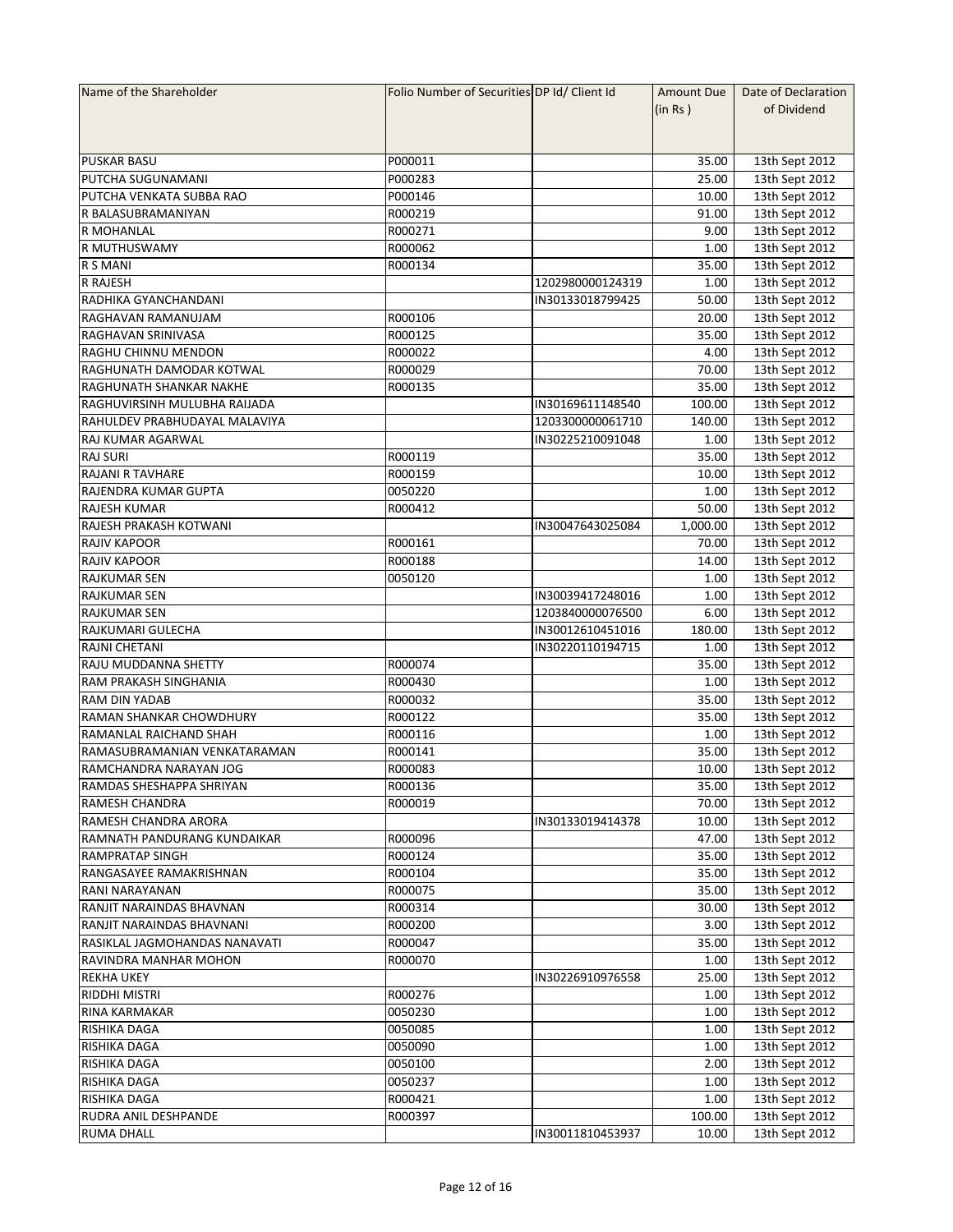| Name of the Shareholder              | Folio Number of Securities DP Id/ Client Id |                  | Amount Due | Date of Declaration              |
|--------------------------------------|---------------------------------------------|------------------|------------|----------------------------------|
|                                      |                                             |                  | (in Rs)    | of Dividend                      |
|                                      |                                             |                  |            |                                  |
|                                      |                                             |                  |            |                                  |
| <b>RUPESH NATWARLAL SHAH</b>         | R000336                                     |                  | 50.00      | 13th Sept 2012                   |
| <b>S ALPHONSO</b>                    | S000006                                     |                  | 1.00       | 13th Sept 2012                   |
| S ASGHARI BEGUM PEERBHOY             | S000012                                     |                  | 50.00      | 13th Sept 2012                   |
| <b>S K GURU PRASAD</b>               | S000119                                     |                  | 1.00       | 13th Sept 2012                   |
| <b>S N KRISHNA MURTHY</b>            | S000514                                     |                  | 7.00       | 13th Sept 2012                   |
| <b>S NANDLAL SINGH BHALLA</b>        | N000083                                     |                  | 70.00      | 13th Sept 2012                   |
| <b>S P RAMACHANDRAN</b>              | S000419                                     |                  | 50.00      | 13th Sept 2012                   |
| <b>S RAGHUNATHAN</b>                 | S000225                                     |                  | 56.00      | 13th Sept 2012                   |
| S RAJU                               | S000222                                     |                  | 35.00      | 13th Sept 2012                   |
| S VIJAYAKUMAR                        | S000296                                     |                  | 1.00       | 13th Sept 2012                   |
| <b>SABA HUSSAIN</b>                  | S000097                                     |                  | 98.00      | 13th Sept 2012                   |
| SABARATHINAM KUMUTHAVALLI            |                                             | IN30177410472971 | 6.00       | 13th Sept 2012                   |
| <b>SACHINDRA NATH GHOSHAL</b>        | S000189                                     |                  | 35.00      | 13th Sept 2012                   |
| <b>SADHAN CHANDRA GHOSH</b>          |                                             | 1201910300029825 | 20.00      | 13th Sept 2012                   |
| <b>SAILENDRA NATH DAS</b>            |                                             | IN30125028472452 | 3.00       | 13th Sept 2012                   |
| SAILENDRA NATH MITRA                 | S000194                                     |                  | 20.00      | 13th Sept 2012                   |
| SAMIR KUMAR GOSWAMI                  | S000734                                     |                  | 1.00       | 13th Sept 2012                   |
| SAMIR KUMAR GOSWAMI                  | S000743                                     |                  | 5.00       | 13th Sept 2012                   |
| SAMIRAN DE                           |                                             |                  |            |                                  |
| <b>SANJAY DAGA</b>                   | S000066<br>S000510                          |                  | 140.00     | 13th Sept 2012<br>13th Sept 2012 |
|                                      |                                             |                  | 1.00       |                                  |
| <b>SANJAY MAHESHWARI</b>             | S000511                                     |                  | 1.00       | 13th Sept 2012                   |
| <b>SANJEEV PIYUSH JHAVERI</b>        | S000561                                     |                  | 50.00      | 13th Sept 2012                   |
| SARASWATHY R KRISHNAN                | S000240                                     |                  | 35.00      | 13th Sept 2012                   |
| SARBANANADA GATTANI                  | 0050227                                     |                  | 1.00       | 13th Sept 2012                   |
| SARBANANDA GATTANI                   | 0050171                                     |                  | 1.00       | 13th Sept 2012                   |
| SARBANANDA GATTANI                   |                                             | IN30131320651107 | 1.00       | 13th Sept 2012                   |
| SAROJINI PANDURANGA ROW              | S000216                                     |                  | 35.00      | 13th Sept 2012                   |
| SATHYANARAYANA GUPTA                 | S000086                                     |                  | 7.00       | 13th Sept 2012                   |
| SATHYAVOLU BHASKARA RAO              | S000035                                     |                  | 35.00      | 13th Sept 2012                   |
| <b>SATISH CHANDER ANAND</b>          | S000046                                     |                  | 35.00      | 13th Sept 2012                   |
| SATYABHAMA SAWALARAM ADELKAR         | S000262                                     |                  | 35.00      | 13th Sept 2012                   |
| SATYAMANGALAM KRISHNA CHETTIAR MUTHU | S000120                                     |                  | 35.00      | 13th Sept 2012                   |
| <b>SATYANSU GANGULY</b>              |                                             | IN30131320424528 | 25.00      | 13th Sept 2012                   |
| SATYAVELU LAKSHMIPATHI               | S000150                                     |                  | 56.00      | 13th Sept 2012                   |
| <b>SELVARAJ DANIEL</b>               | S000058                                     |                  | 70.00      | 13th Sept 2012                   |
| SHAH CHANDRAKANT KANTILAL            |                                             | IN30097410729947 | 5.00       | 13th Sept 2012                   |
| <b>SHAIK PACHA</b>                   | S000203                                     |                  | 35.00      | 13th Sept 2012                   |
| SHAKUNTALA SITARAM SHENOLIKAR        | S000284                                     |                  | 35.00      | 13th Sept 2012                   |
| <b>SHALINI SADASHIV GUPTE</b>        | S000271                                     |                  | 35.00      | 13th Sept 2012                   |
| SHANMUGAM GURUSWAMI                  | S000088                                     |                  | 35.00      | 13th Sept 2012                   |
| SHANTABEN RAMJI THAKKAR              | S000245                                     |                  | 14.00      | 13th Sept 2012                   |
| <b>SHANTILAL BRAHMBHATT</b>          | S000026                                     |                  | 35.00      | 13th Sept 2012                   |
| SHANTINATH BAHUBALI UPADHYE          | S000041                                     |                  | 20.00      | 13th Sept 2012                   |
| SHARAD L TIBREWALA                   | S000490                                     |                  | 40.00      | 13th Sept 2012                   |
| SHARAD RAMCHANDRA KOLHATKAR          | S000742                                     |                  | 35.00      | 13th Sept 2012                   |
| <b>SHARADA BAI</b>                   |                                             | IN30192611368905 | 200.00     | 13th Sept 2012                   |
| SHARANAPPA SHIVALINAGAPPA ARALIMAR   | S000263                                     |                  | 35.00      | 13th Sept 2012                   |
| SHARDALAXMI HIMATLAL SHAH            | S000102                                     |                  | 280.00     | 13th Sept 2012                   |
| <b>SHEELA GUPTA</b>                  | S000373                                     |                  | 15.00      | 13th Sept 2012                   |
| <b>SHEFALI DUTTA</b>                 | S000059                                     |                  | 35.00      | 13th Sept 2012                   |
| SHELLY FEROZE BILIMORIA              | S000083                                     |                  | 70.00      | 13th Sept 2012                   |
| SHILPA DHIMESH SHAH                  | S000771                                     |                  | 10.00      | 13th Sept 2012                   |
| SHIMA BHATTACHARYYA                  | S001029                                     |                  | 1.00       | 13th Sept 2012                   |
|                                      |                                             |                  |            |                                  |
| SHOBHA M VASANTHA                    | S000385                                     |                  | 1.00       | 13th Sept 2012                   |
| SHRIHARSHA BHAVANISHANKAR SUKTHANKAR | S000037                                     |                  | 70.00      | 13th Sept 2012                   |
| <b>SHRIKANT ANAND GUPTE</b>          | S000484                                     |                  | 175.00     | 13th Sept 2012                   |
| SHRIKRISHNA BANSIDHAR JAGDHANE       |                                             | IN30154915834053 | 25.00      | 13th Sept 2012                   |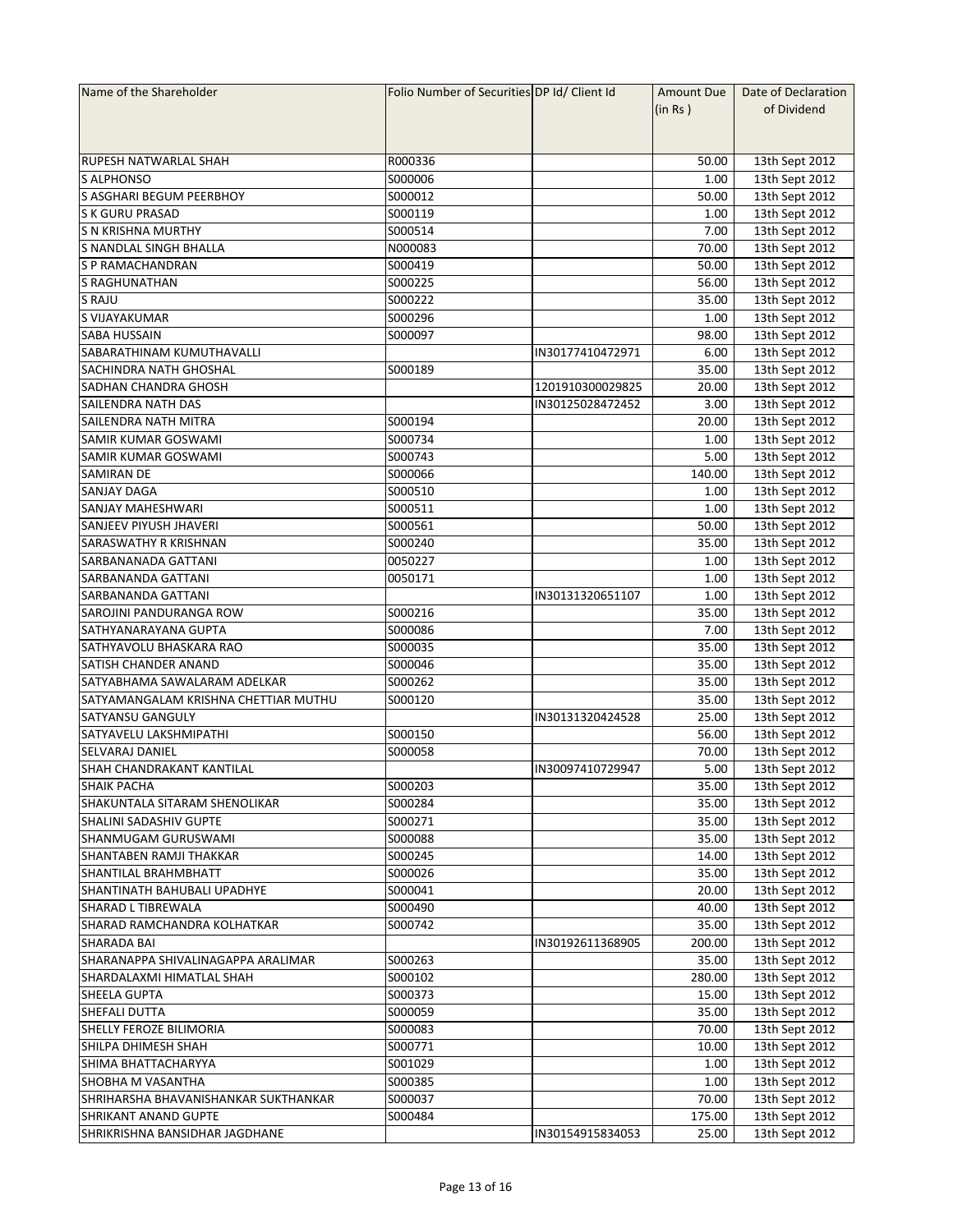| Name of the Shareholder                  | Folio Number of Securities DP Id/ Client Id |                  | <b>Amount Due</b> | Date of Declaration |
|------------------------------------------|---------------------------------------------|------------------|-------------------|---------------------|
|                                          |                                             |                  | (in Rs)           | of Dividend         |
|                                          |                                             |                  |                   |                     |
|                                          |                                             |                  |                   |                     |
| SHRINIVAS LAXMAN KULKARNI                | S000153                                     |                  | 84.00             | 13th Sept 2012      |
| SHRINIVASA J M                           |                                             | IN30169610208493 | 20.00             | 13th Sept 2012      |
| <b>SHRIRAM LAXMAN PURCHIT</b>            | S000156                                     |                  | 35.00             | 13th Sept 2012      |
| SHRIRAM SAKHARAM ATHALYE                 | S000261                                     |                  | 14.00             | 13th Sept 2012      |
| SHRISHRIMAL VINODKUMAR MANIKCHAND        |                                             | IN30112715527830 | 640.00            | 13th Sept 2012      |
| <b>SHYAMALESH CHATERJEE</b>              | S000736                                     |                  | 1.00              | 13th Sept 2012      |
| <b>SIDNEY PINTO</b>                      | 0010015                                     |                  | 200.00            | 13th Sept 2012      |
| <b>SIMON ALEX VAZ</b>                    | S000022                                     |                  | 10.00             | 13th Sept 2012      |
| <b>SIPRA SEAL</b>                        | S000259                                     |                  | 14.00             |                     |
|                                          |                                             |                  |                   | 13th Sept 2012      |
| SIVARAM RANGACHARI                       | S000221                                     |                  | 70.00             | 13th Sept 2012      |
| SMALL LOTS SERVICES LIMITED              | S000349                                     |                  | 20.00             | 13th Sept 2012      |
| SMITA DHARAMSHI                          | S000524                                     |                  | 10.00             | 13th Sept 2012      |
| SNEHA MAYEE CHAKRAVORTY                  | S000168                                     |                  | 35.00             | 13th Sept 2012      |
| <b>SNEHASISH BHOWMICK</b>                | S001010                                     |                  | 1.00              | 13th Sept 2012      |
| <b>SOUDAMINI DHAL</b>                    |                                             | IN30220110768323 | 2.00              | 13th Sept 2012      |
| SOUTHERN INDIA DEPOSITORY SERVICES P LTD | S000522                                     |                  | 250.00            | 13th Sept 2012      |
| <b>SREENIVASA MOORTHY ANJANA</b>         | S000166                                     |                  | 7.00              | 13th Sept 2012      |
| SRI NATH MISRA                           | S000192                                     |                  | 35.00             | 13th Sept 2012      |
| SRINIVASAGOPALAN NARAYANAN               | S000180                                     |                  | 70.00             | 13th Sept 2012      |
| SRINIVASULU GUTHA                        |                                             | IN30102220944672 | 50.00             | 13th Sept 2012      |
| <b>STATE BANK OF INDIA</b>               | S000631                                     |                  | 70.00             | 13th Sept 2012      |
| SUBHAS CHANDRA SAMANTA                   |                                             | IN30201710072535 | 1.00              | 13th Sept 2012      |
| <b>SUBHASH SINGHVI</b>                   | S000541                                     |                  | 50.00             | 13th Sept 2012      |
| SUBHASHCHANDRA PAL                       | 0050520                                     |                  | 1.00              | 13th Sept 2012      |
| SUBRAMANI VISWANATHAN                    | S000297                                     |                  | 35.00             | 13th Sept 2012      |
| SUBRAMANI VISWANATHAN                    | S000504                                     |                  | 15.00             | 13th Sept 2012      |
| <b>SUBRATA DAS</b>                       |                                             | IN30026310101534 | 1.00              | 13th Sept 2012      |
| SUDAL AIMUTHU PERIANAYAGAM A ARPUTHARAJ  | S000204                                     |                  | 90.00             | 13th Sept 2012      |
| <b>SUDHA RANI BASU</b>                   |                                             | IN30026310017204 | 1.00              | 13th Sept 2012      |
| <b>SUDHINDRA NATH ROY</b>                | S000699                                     |                  | 81.00             | 13th Sept 2012      |
| SUDHIR CHANDRA CHAKRABARTI               | S000047                                     |                  | 35.00             |                     |
|                                          |                                             |                  |                   | 13th Sept 2012      |
| <b>SUDIR S HIRAWAT</b>                   | S000425                                     |                  | 50.00             | 13th Sept 2012      |
| <b>SUHAS DAS</b>                         |                                             | IN30036010209646 | 2.00              | 13th Sept 2012      |
| <b>SUKANTA CHATTERJEE</b>                |                                             | IN30026310105538 | 1.00              | 13th Sept 2012      |
| <b>SUKUMAR GHOSH</b>                     |                                             | 1601010000228381 | 1.00              | 13th Sept 2012      |
| SUMANLAL MAGANLAL SHAH                   | S000179                                     |                  | 70.00             | 13th Sept 2012      |
| <b>SUMANT VAMAN KAMAT</b>                | S000303                                     |                  | 10.00             | 13th Sept 2012      |
| SUMATI DEVIDAS NENE                      | S000741                                     |                  | 35.00             | 13th Sept 2012      |
| <b>SUMER CHAND JAIN</b>                  | S000049                                     |                  | 35.00             | 13th Sept 2012      |
| <b>SUMITA BALLAV</b>                     |                                             | 1204470001089558 | 1.00              | 13th Sept 2012      |
| <b>SUNANDA MANNA</b>                     | S000746                                     |                  | 2.00              | 13th Sept 2012      |
| <b>SUNIL KUMAR THALIA</b>                | S000693                                     |                  | 150.00            | 13th Sept 2012      |
| <b>SUNIL SWARUP L L B</b>                | S000260                                     |                  | 35.00             | 13th Sept 2012      |
| <b>SUPARNA DOLUI</b>                     | 0050309                                     |                  | 47.00             | 13th Sept 2012      |
| <b>SURAJ KISHAN PUNSHI</b>               | S000386                                     |                  | 24.00             | 13th Sept 2012      |
| <b>SURENDER NATH KAPUR</b>               | S000191                                     |                  | 10.00             | 13th Sept 2012      |
| <b>SURESH MANJI THAKKAR</b>              | S000648                                     |                  | 50.00             | 13th Sept 2012      |
| <b>SURESH SHANTINATH PATNE</b>           | S000280                                     |                  | 35.00             | 13th Sept 2012      |
| <b>SURINDER PARKASH MANJAL</b>           | S000214                                     |                  | 35.00             | 13th Sept 2012      |
| <b>SUSHEELA MANJUNATH</b>                | S000164                                     |                  | 2.00              | 13th Sept 2012      |
| <b>SUSHILA GULECHA</b>                   |                                             | IN30012610450771 | 60.00             | 13th Sept 2012      |
|                                          |                                             |                  |                   |                     |
| <b>SUSHILABEN SHAH</b>                   | S000252                                     |                  | 25.00             | 13th Sept 2012      |
| <b>SUSHRUTH D BELAGUR</b>                | 0050126                                     |                  | 25.00             | 13th Sept 2012      |
| SWAMINATH RAJA                           | S000223                                     |                  | 35.00             | 13th Sept 2012      |
| <b>SWAPNA M OAK</b>                      | S000711                                     |                  | 5.00              | 13th Sept 2012      |
| <b>SYLVESTER D ALMEDA</b>                | S000380                                     |                  | 300.00            | 13th Sept 2012      |
| <b>T K KRISHNAMOORTHY</b>                | T000014                                     |                  | 210.00            | 13th Sept 2012      |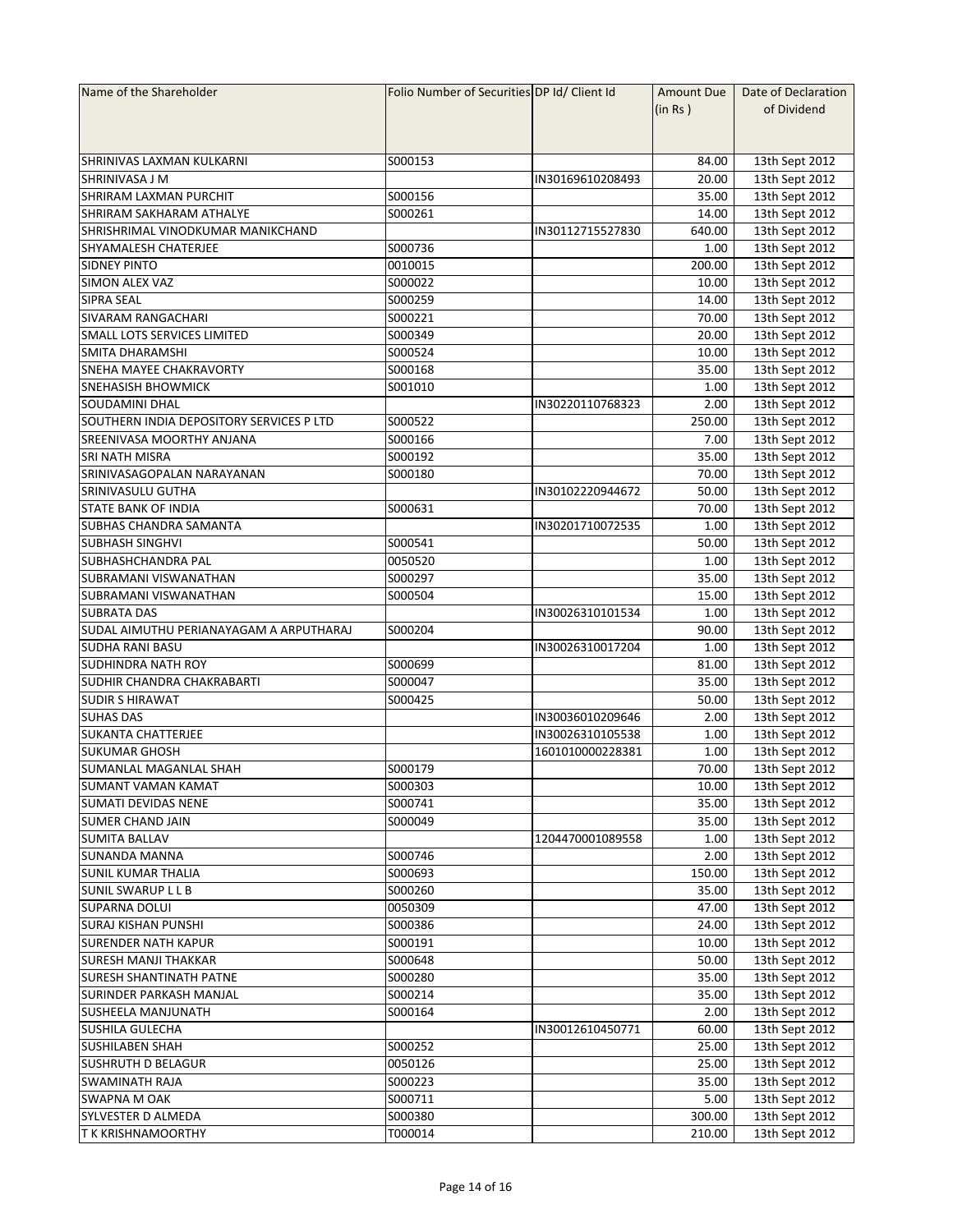| Name of the Shareholder         | Folio Number of Securities DP Id/ Client Id |                  | Amount Due | Date of Declaration |
|---------------------------------|---------------------------------------------|------------------|------------|---------------------|
|                                 |                                             |                  | (in Rs)    | of Dividend         |
|                                 |                                             |                  |            |                     |
|                                 |                                             |                  |            |                     |
| <b>T P GAYATHRI</b>             | T000027                                     |                  | 7.00       | 13th Sept 2012      |
| T RAMASWAMY IYENGAR             | T000029                                     |                  | 7.00       | 13th Sept 2012      |
| TADAKAMALLA LAKSHMI KANTHA ROW  | T000018                                     |                  | 70.00      | 13th Sept 2012      |
| <b>TAPAS KUMAR GHOSH</b>        | 0050293                                     |                  | 1.00       | 13th Sept 2012      |
| <b>TAPAS KUMAR PAN</b>          | 0050290                                     |                  | 1.00       | 13th Sept 2012      |
| <b>TAPAS KUMAR PAN</b>          | 0050291                                     |                  | 1.00       | 13th Sept 2012      |
| <b>TAPAS KUMAR PAN</b>          | 0050292                                     |                  | 1.00       | 13th Sept 2012      |
| <b>TAPAS KUMAR PAN</b>          | 0050294                                     |                  | 1.00       | 13th Sept 2012      |
|                                 | 0050295                                     |                  | 1.00       |                     |
| TAPAS KUMAR PAN                 |                                             |                  |            | 13th Sept 2012      |
| TAPAS KUMAR PAN                 | 0050296                                     |                  | 1.00       | 13th Sept 2012      |
| <b>TAPAS KUMAR PAN</b>          | 0050297                                     |                  | 1.00       | 13th Sept 2012      |
| <b>TAPAS KUMAR ROY</b>          |                                             | IN30095810037380 | 1.00       | 13th Sept 2012      |
| THAKORBHAI JIWANDAS MODI        | T000008                                     |                  | 10.00      | 13th Sept 2012      |
| THEKKEMEPILLY NARAYANAN GOPALAN | T000024                                     |                  | 35.00      | 13th Sept 2012      |
| <b>TIRTHA DAS</b>               | T001003                                     |                  | 1.00       | 13th Sept 2012      |
| <b>TUHIKA TALUKDAR</b>          | T000083                                     |                  | 5.00       | 13th Sept 2012      |
| <b>TUSHAR KANTI GHOSH</b>       | T000013                                     |                  | 35.00      | 13th Sept 2012      |
| TUSHAR SHANTILAL MEHTA          |                                             | IN30063610289477 | 10.00      | 13th Sept 2012      |
| <b>UMAKANT WAMAN NAIK</b>       | U000028                                     |                  | 35.00      | 13th Sept 2012      |
| <b>UMESH CHANDRA CHOSH</b>      | U000002                                     |                  | 154.00     | 13th Sept 2012      |
| <b>UPENDRA K SHETH</b>          | U000044                                     |                  | 20.00      | 13th Sept 2012      |
| <b>URMILA MALIK</b>             | U000011                                     |                  | 84.00      | 13th Sept 2012      |
| <b>USHA KRISHNAN</b>            | U000064                                     |                  | 119.00     | 13th Sept 2012      |
| V A RAO                         | V000005                                     |                  | 35.00      | 13th Sept 2012      |
| V R RAJALAKSHMI                 | V000080                                     |                  | 35.00      | 13th Sept 2012      |
| V RAGHAVENDRACHAR               | V000075                                     |                  | 7.00       | 13th Sept 2012      |
| <b>V SWAMINATH</b>              | V000141                                     |                  | 47.00      | 13th Sept 2012      |
|                                 | 0050231                                     |                  | 35.00      |                     |
| VANDANA SUNIL KOTWANI           |                                             |                  |            | 13th Sept 2012      |
| VASANT KRISTARAO KUSTAGI        | V000044                                     |                  | 35.00      | 13th Sept 2012      |
| <b>VASU C MANIAR</b>            | V000015                                     |                  | 100.00     | 13th Sept 2012      |
| VATSALA MANGALORE               | V000052                                     |                  | 15.00      | 13th Sept 2012      |
| VATSALA VIVEKANATHAN            | V000093                                     |                  | 56.00      | 13th Sept 2012      |
| VED PRAKASH MUNJAL              | V000069                                     |                  | 35.00      | 13th Sept 2012      |
| <b>VEGINATI APARNA</b>          |                                             | IN30102220534238 | 25.00      | 13th Sept 2012      |
| VELJI LADHABHAI MARU            | V000048                                     |                  | 35.00      | 13th Sept 2012      |
| <b>VELOO SANKARA PILLAY</b>     | V000237                                     |                  | 70.00      | 13th Sept 2012      |
| <b>VENKATAPATHI R MANDYA</b>    | V000077                                     |                  | 36.00      | 13th Sept 2012      |
| <b>VIJAY MAHESHWARI</b>         | V000242                                     |                  | 1.00       | 13th Sept 2012      |
| <b>VIJAYA D BHAT</b>            | V000155                                     |                  | 10.00      | 13th Sept 2012      |
| <b>VIJAYA MURALI</b>            | V000123                                     |                  | 5.00       | 13th Sept 2012      |
| <b>VIMAL SHAH</b>               | V000230                                     |                  | 50.00      | 13th Sept 2012      |
| <b>VINEETA MADAN</b>            | V000170                                     |                  | 100.00     | 13th Sept 2012      |
| VINOD BHALCHANDRA DIVEKAR       | V000008                                     |                  | 168.00     | 13th Sept 2012      |
| <b>VINOD KRISHNAN LAL</b>       | V000045                                     |                  | 35.00      | 13th Sept 2012      |
| VINODCHANDRA BHAGWANDAS SETH    | V000128                                     |                  | 40.00      | 13th Sept 2012      |
| <b>VIPAN BEHAL</b>              |                                             | 1203350300420849 | 20.00      | 13th Sept 2012      |
| <b>VIREN MAGANLAL JOSHI</b>     |                                             | 1203320002233688 | 75.00      | 13th Sept 2012      |
| VISHAL MAHENDRA VORA            |                                             |                  | 10.00      | 13th Sept 2012      |
|                                 |                                             | IN30051311315866 |            |                     |
| VISHINDAS JAMNADAS RAJANI       | V000035                                     |                  | 70.00      | 13th Sept 2012      |
| <b>VISHRAM SHANKAR PARAB</b>    | V000090                                     |                  | 35.00      | 13th Sept 2012      |
| VISHWANATH MANGESH RANGNEKAR    | V000055                                     |                  | 84.00      | 13th Sept 2012      |
| VISHWAS RAMCHANDRA SAWANT       | V000137                                     |                  | 70.00      | 13th Sept 2012      |
| VITOBA INVESTMENT COMPANY       | V000031                                     |                  | 20.00      | 13th Sept 2012      |
| <b>VITTAL VENKATESH</b>         | V000092                                     |                  | 35.00      | 13th Sept 2012      |
| <b>VIVEK DAGA</b>               | 0050083                                     |                  | 2.00       | 13th Sept 2012      |
| <b>VIVEK DAGA</b>               | 0050087                                     |                  | 2.00       | 13th Sept 2012      |
| <b>VIVEK DAGA</b>               | 0050151                                     |                  | 2.00       | 13th Sept 2012      |